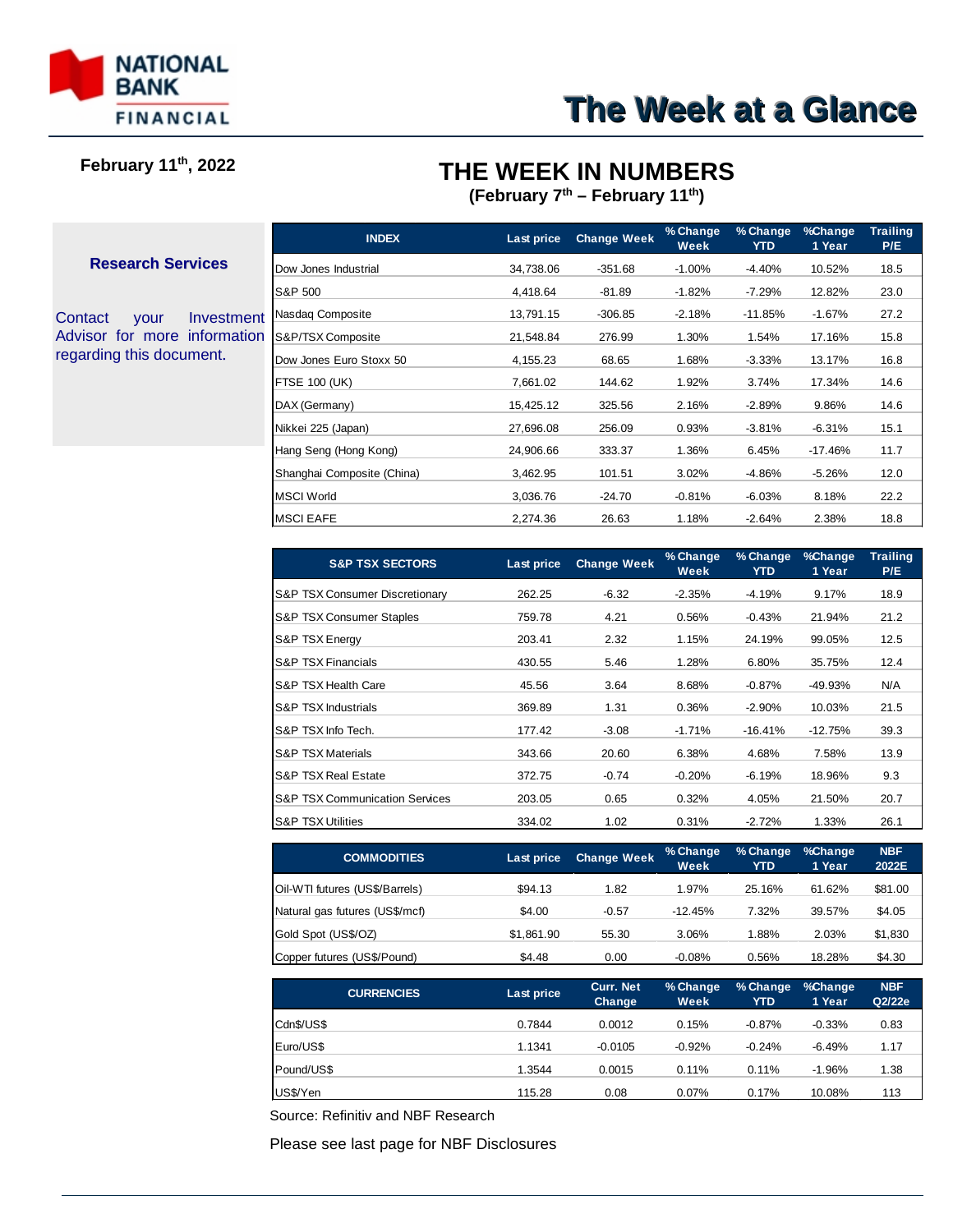## *FIXED INCOME NUMBERS*

# **THE WEEK IN NUMBERS**

**(February 7th – February 11th)**

| I GNIUDIY I<br>I GNIUDIY II |             |                       |                    |       |                       |  |  |
|-----------------------------|-------------|-----------------------|--------------------|-------|-----------------------|--|--|
| <b>Canadian Key Rate</b>    | Last        | Change 1<br>month bps |                    | Last  | Change 1<br>month bps |  |  |
| $CDA_0/n$                   | 0.25%       | 0.0                   | CDA 5 year         | 1.73% | 9.7                   |  |  |
| <b>CDA Prime</b>            | 2.45%       | 0.0                   | CDA 10 year        | 1.87% | 11.0                  |  |  |
| CDA 3 month T-Bill          | 0.28%       | $-3.0$                | CDA 20 year        | 2.12% | 11.0                  |  |  |
| CDA 6 month T-Bill          | 0.68%       | 8.0                   | CDA 30 year        | 2.12% | 11.9                  |  |  |
| CDA 1 Year                  | 1.13%       | 13.0                  | 5YR Sovereign CDS  | 38.64 |                       |  |  |
| CDA 2 year                  | 1.37%       | 11.4                  | 10YR Sovereign CDS | 39.92 |                       |  |  |
| <b>US Key Rate</b>          | Last        | Change 1<br>month bps |                    | Last  | Change 1<br>month bps |  |  |
| US FED Funds                | $0 - 0.25%$ | 0.0                   | US 5 year          | 1.78% | 15.6                  |  |  |
| <b>US Prime</b>             | 3.25%       | 0.0                   | US 10 year         | 1.93% | 15.2                  |  |  |
| US 3 month T-Bill           | 0.24%       | 5.1                   | US 30 year         | 2.23% | 15.1                  |  |  |
| US 6 month T-Bill           | 0.56%       | 13.0                  | 5YR Sovereign CDS  | 12.34 |                       |  |  |
| US 1 Year                   | 0.88%       | 12.9                  | 10YR Sovereign CDS | 18.79 |                       |  |  |
| US 2 year                   | 1.31%       | 13.4                  |                    |       |                       |  |  |
|                             |             |                       |                    |       |                       |  |  |

| <b>CANADIAN BOND - TOTAL RETURN</b> | <b>Change Week</b> | Change<br>$Y-T-D$ |
|-------------------------------------|--------------------|-------------------|
| <b>FTSE Universe Bond Index</b>     | $-1.36%$           | $-4.75%$          |
| <b>FTSE Short Term Bond Index</b>   | $-0.52%$           | $-1.41%$          |
| FTSE Mid Term Bond Index            | $-1.18%$           | $-3.89%$          |
| FTSE Long Term Bond Index           | $-2.56%$           | $-9.33%$          |



Source: Refinitiv & NBF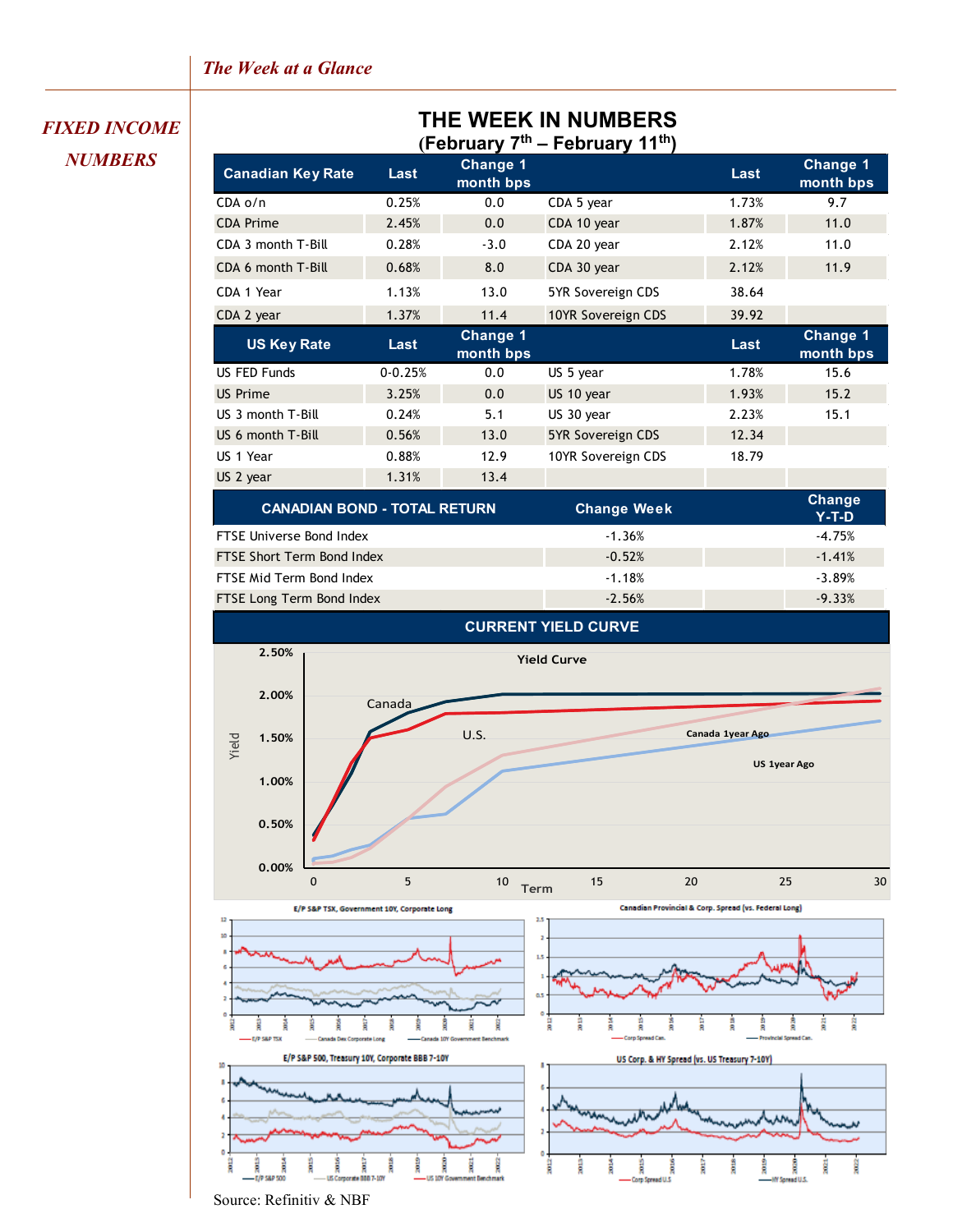**«** *NBF Economy & Strategy Group*

## **WEEKLY ECONOMIC WATCH**

**CANADA –** The **merchandise trade balance** went from +C\$2.47 billion in November (initially estimated at +C\$3.13 billion) to - C\$0.14 billion in December. Analysts were expecting a \$2.45-billion surplus. After solid prints in October (+6.5%) and November (+3.3%), nominal exports cooled 0.9%. Nominal imports, instead, expanded 3.7% to a new all-time high (C\$57.7 billion). On the exports side, 6 of the 11 industries saw increases, notably motor vehicles and parts (+4.7%) and consumer goods (+4.3%), but these were more than offset by sizeable drops for energy products (-5.9%), chemical, plastic and rubber products (-5.4%), and metal ores and non-metallic minerals (-4.9%). Where imports are concerned, the expansion was driven by electronic and electrical equipment and parts (+16.2%) and motor vehicles and parts (+5.1%). Canada's energy surplus with the world narrowed from an alltime high of C\$11.3 billion to C\$10.3 billion, while the non-energy deficit widened from C\$8.8 billion to an unprecedented C\$10.5 billion. The trade surplus with the Unite States went from C\$9.5 billion to C\$8.1 billion. In real terms, exports edged down 0.2%, while imports rose 3.1%. After six consecutive monthly surpluses, the merchandise trade balance fell back into deficit territory in December. Imports data suggested that supply constraints eased somewhat at the end of last year. Imports of communication and audio/video equipment sprang 52.1% m/m as smart phones started flowing back into the country. (Recall that chip shortages had weighed on global production of communication equipment earlier this year.) The jump in cell phone imports was responsible, also, for a significant increase in Canada's trade deficit with China (from C\$2.3 billion to a nine-month high of C\$3.1 billion). Auto imports, too, benefited from greater microprocessor availability, rising to within 3.1% of their prepandemic (2020M02) level.



NBF Economics and Strategy (data via Statistics Canada)

202003

202002

 $\overline{20}$  $10<sup>10</sup>$ 202001

Meanwhile, losses on the exports side were concentrated in just a few categories. International shipments of energy products contracted for the first time in eight months as crude oil exports slipped 5.9%. The decline in these exports was entirely due to lower prices as volumes continued to expand. Coal exports, for their part, tumbled 33.5% in the month, a development Statistics Canada attributed to "recent disruptions in freight transportation in Western Canada because of flooding in British Columbia". Despite ending the year on a bad note, exports of energy products still surged 82.8% for 2021 as a whole.

202101

202102

202103

202104

202201



202004



nics and Strategy (data via Statistics Cana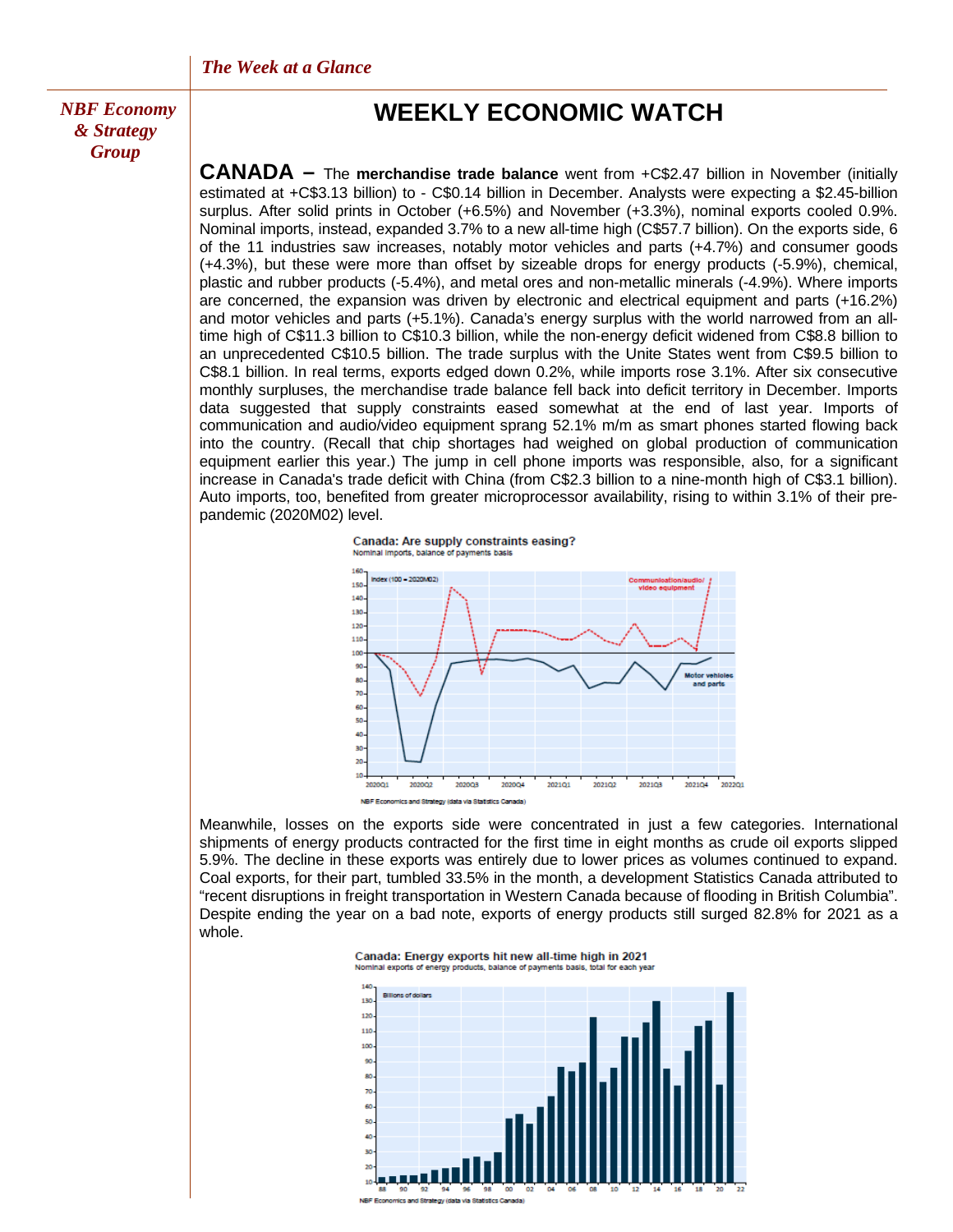*NBF Economy & Strategy Group*

On a quarterly basis, trade in goods likely shaved a few tenths off GDP growth in the last quarter of the year, as real exports (+2.5%) expanded at a slightly slower pace than did real imports (+3.2%). The decline in import volumes in the machinery equipment category, meanwhile, bodes ill for investment spending in Q4.

On Wednesday, **Bank of Canada Governor Tiff Macklem** spoke by videoconference at the Canadian Chamber of Commerce Canada 360 Summit, where he delivered a speech titled "The role of productivity in fostering non-inflationary growth". The speech was. largely focused on the Bank's outlook for Canadian business investment and productivity, with a few policy-related tidbits sprinkled in. Overall, the Bank is very optimistic about the future of Canadian business investment and, in turn, about productivity growth. While Macklem cited Canada's ongoing underperformance versus the United States on these fronts, he and the Bank are optimistic that there will be a meaningful pick-up in business investment and productivity in the years ahead. In fact, the Bank expects that "business investment will grow faster in Canada than in the United States" and narrow the Canada-U.S. productivity growth gap. The Bank's outlook is based on strong corporate balance sheets and increasing capacity constraints/labour shortages. In this regard, the latest Business Outlook Survey indicated that more firms (62%) than ever before (since the BOS began in 1999) were planning to increase investment on machinery and equipment. Macklem noted, "With the labour market already tight and wages rising, productivity growth is vital to economic growth—and to increasing wages without raising unit labour costs." In other words, the medium-term rate trajectory will hinge on the outlook for investment/productivity gains. Regarding near-term policy, Macklem's comments were largely in line with what we heard at last month's meeting. Macklem highlighted that "the current rate of inflation [was] too high". He added that "to get inflation the rest of the way back to its 2% target, we need[ed] a significant shift in monetary policy" and that we should expect a "rising path for interest rates". Still, the speech reiterated that the "inflation [being] experiencing today largely reflect[ed] global supply problems, most of which stem[med] from the pandemic". According to the Governor, today's inflation "[was] not the result of generalized excess demand in the Canadian economy". So, while Macklem and the Bank are no longer using the much-maligned "transitory" characterization, they still do expect an easing in supply chain issues to meaningfully bring down headline inflation this year. We, too, see base-year effects and the easing of supply chain disruptions bringing down inflation. However, the balance of risks is probably tilted more towards stickier, above-target inflation than the Bank's forecasts indicate. This will be the case even more if investment does not accelerate as the Bank anticipates and businesses continue to apply pressure to an already-tight labour market, driving up wage growth. In the question period following the initial speech, Macklem did not stray much from his prepared remarks. He doubled down on the Bank's outlook for investment, saying that they had "every expectation that [there would be] solid investment growth". As for the interplay between policy and investment, Macklem said, "We'll be looking at investment, we'll be looking at productivity... but ultimately our rate path will be driven by what it takes to bring inflation back to target." However, he conceded that, without investment growth, rates would need to be raised more, all else being equal. Moreover, Macklem did not rule out the potential to move rates above neutral if that was required to bring inflation to target. Importantly, this is not part of our base case outlook. There was little more on near-term guidance than what we had heard previously. He said, "The need for ultra-low interest rates has passed," and added, "Rates will be on a rising path". On the Bank's balance sheet, again, guidance was exactly as we were told in January. Once the policy rate is increased, they will "consider" exiting the reinvestment phase but they "[were] not contemplating the outright sale of bonds". Regarding the housing market, Macklem acknowledged long-standing vulnerabilities created by elevated debt loads and rapidly rising house prices but, as we heard in January, the onus for moderation in housing was shifted onto the supply side of the equation. Though the speech was more of a "big picture" economic communique, some marginal guidance on policy was served. While not explicitly committing to any timeline, Macklem noted that we needed a "significant shift" in monetary policy and reiterated that rates would need to be on a "rising path". Nothing was said to lead us to question our call for five policy rate hikes in 2022, including back-toback moves in March and April. Indeed, this loose guidance is consistent with a series of relatively rapid moves to bring the policy rate to a more normal level before putting the rate trajectory on a more gradual, data-dependent path by the end of the year. Over the medium-term, Macklem noted that the trajectory for the policy rate would be contingent on investment and productivity gains and that, without growth here, the policy rate might have to be raised even more. Canada's investment track record has doubtless been disappointing in recent decades, having bled capital for years. This is why we are hopeful yet cautious about the Bank's outlook. Concerning the Bank's balance sheet, we are still left playing the guessing game, seeing how Macklem did not expand on the Bank's vague guidance for normalization. Though we recently published our thoughts on the BoC's balance sheet normalization, we are looking for the Bank to provide more detailed guidance soon. Its next policy meeting is slated for March 2.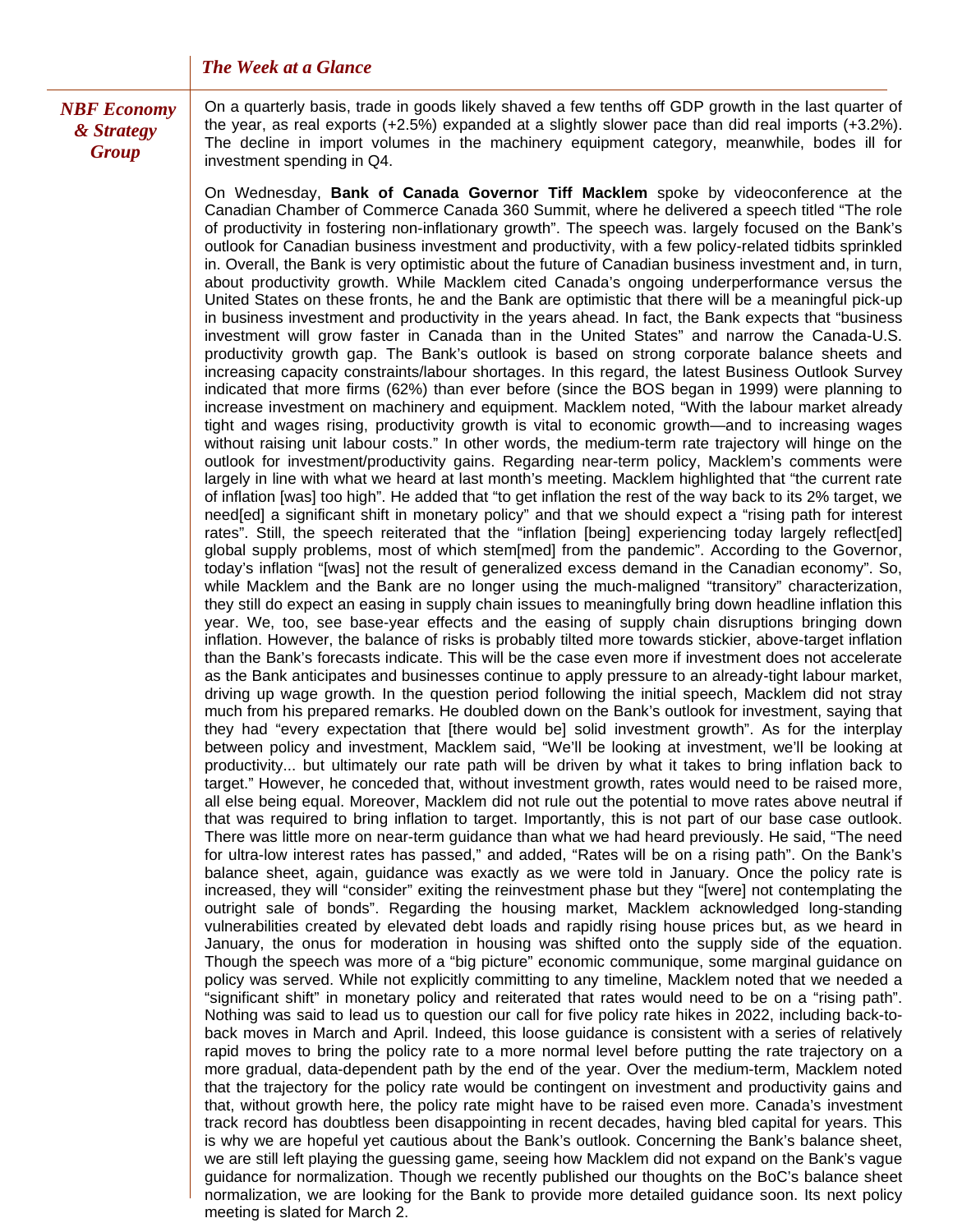### *NBF Economy & Strategy Group*

**UNITED STATES - The Consumer Price Index** rose 0.6% m/m in January after climbing 0.5% the prior month. The January result was two ticks stronger than expected by consensus. The energy component rose 0.9% despite the gasoline segment retracing 0.8% in the month. The cost of food sprang 0.9%. The core CPI, which excludes food and energy, advanced a consensustopping 0.6%. Prices for ex-energy services progressed 0.4% on gains for transportation services (+1.0%), medical care (+0.6%), and shelter (+0.3%).

The price of core goods, meanwhile, spiked 1.0% m/m on steep increases for apparel (+1.1%) and used vehicles (+1.5%). Where the latter category is concerned, prices continued to reflect a shortage of new cars caused by supply chain issues affecting global car production.

Year on year, headline inflation clocked in at 7.5%, up from 7.0% the prior month and the highest it has been since February 1982. The energy segment registered a very strong advance (+27%), while food inflation (+7.0%) was at its most acute since August 1981. Price pressures were not limited to these two segments, however. The core index, too, recorded a sizeable increase, rising from 5.5% y/y in December to 6.0% y/y in January, the most in 40 years.

There is no denying that inflation ran hot in January. Most of the annual figures were at 40-year highs. Headline CPI rang in at a consensus-topping 7.5% year over year. Food inflation made a hefty contribution in the month (+0.9%) and sat at 7.0% y/y. Energy, too, climbed 0.9% in the month, but this translated into 27% increase over 12 months. Although gasoline did decline in January, fuel oil rose 9.5% m/m while electricity surged 4.2%, its second largest print since the 1950s. Although food and energy have certainly been major factors in the recent inflation figures, core CPI did not dispel the general state of affairs, notching in at 6.0% (also a 40-year high). Inflationary pressures appeared to be fairly diffused with multiple components contributing to both the monthly and annual prints. Used cars and trucks continued to be a standout, with prices rising 1.5% m/m and a whopping 40.5% y/y. The shelter component continued to rise as well, lifted by the rent index.

However sharp wage increases might have been in the past year, they are sorely lagging inflation figures. Excess savings accumulated during the pandemic might attenuate the shock, but purchasing power is under pressure, which could mean tepid consumption growth in the short term. While we do expect inflation to moderate somewhat by the end of the year, it should remain elevated on a historical basis as firms continue to adjust prices in response to mounting input prices and labour costs. Inflation expectations among both consumers and businesses are running high, to say the least. Time is pressing for the Federal Reserve to take action. We expect a rate hike as of the next meeting.

In December, the **trade deficit** widened from \$79.3 billion to \$80.7 billion, drawing close to its alltime high of \$80.8 billion reached in September. The increase was due in part to a gain of 1.6% in goods imports to a record \$308.9 billion. Goods exports, for their part, increased 1.5% to \$228.1 billion. With imports expanding at a faster pace than exports, the goods trade deficit swelled to an unprecedented \$101.4 billion. On a country-by-country basis, the U.S. goods deficit tightened with Canada (from \$5.4 billion to \$4.2 billion) and the European Union (from \$19.4 billion to \$16.3 billion) but widened with Mexico (from \$10.9 billion to \$11.0 billion) and China (from \$28.2 billion to 34.1 billion).



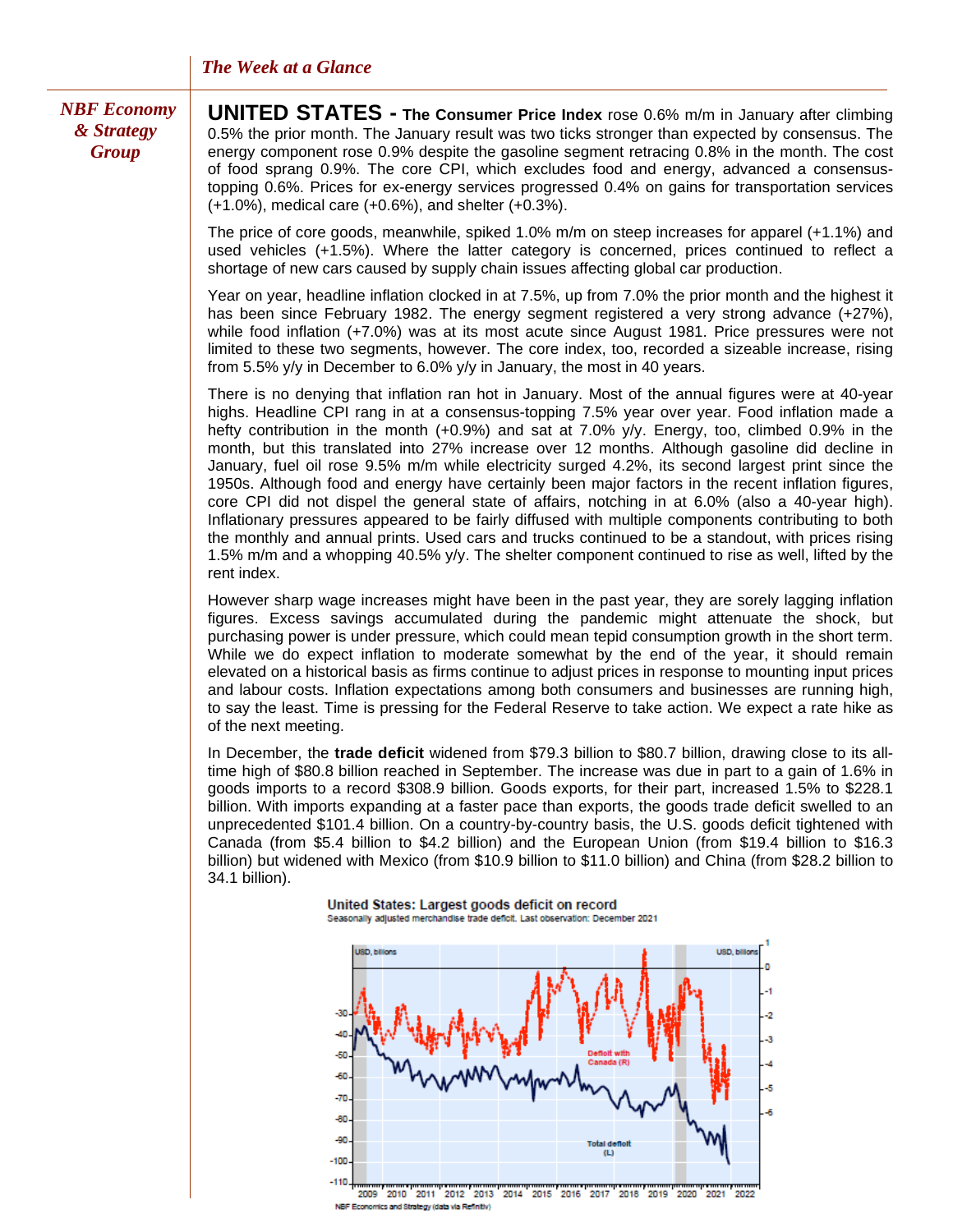### *NBF Economy & Strategy Group*

The services surplus, meanwhile, grew from \$18.9 billion to \$20.7 billion as exports expanded 2.0% while imports decreased 0.7%. The steep increase in the U.S. trade deficit in recent months has been due in part to the faster re-opening of its economy. While foreign demand remains constrained by health measures elsewhere, the U.S. domestic economy is booming. This is driving imports up disproportionately.

The **NFIB Small Business Optimism Index** slid from 98.9 in December to 97.1 in January, its lowest mark in 11 months. However, the net percentage of firms that expected the economic situation to get better remained in negative territory but nevertheless improved slightly from -35% to -33% as the Omicron variant wave began to wane. Net sales expectations worsened, however, dropping from 3% to -3%. Hiring prospects remained high, but an elevated 47% of firms reported not being able to fill one or more vacant positions. Fully 23% of firms also identified poor quality of labour as their top problem, far above the historical average of 12.7% for this indicator. In an effort to attract qualified candidates, small firms had no choice but to sweeten salaries: The proportion of firms that reported raising employee compensation in the past 3-6 months increased from 48% to an all-time high of 50%. What's more, an unprecedented 27% planned to raise compensation in the next few months.



United States: Labour shortage hits small businesses hard

Inflationary pressures were palpable in the data as the net percentage of firms that reported raising prices recently (61%) or planning to do so in the near future (47%) remained high on a historical basis. The proportion of polled businesses that identified inflation as their most pressing problem remained stable at an all-time high of 22%..

**Initial jobless claims** sank from 239K to 223K in the week ending February 5, suggesting that the worst of the Omicron wave might now be behind us. Continued claims, which lag data on new applications by one week, remained stable at 1,621K after declining the week before.

The preliminary print of the **University of Michigan Consumer Sentiment index** fell from 67.2 in January to 61.7 in February, its lowest level since November 2009. This drop in the index is explained by the increase in consumers' fears of rising prices, their 12-month and long-term inflation expectations being 5.0% and 3.1% respectively.

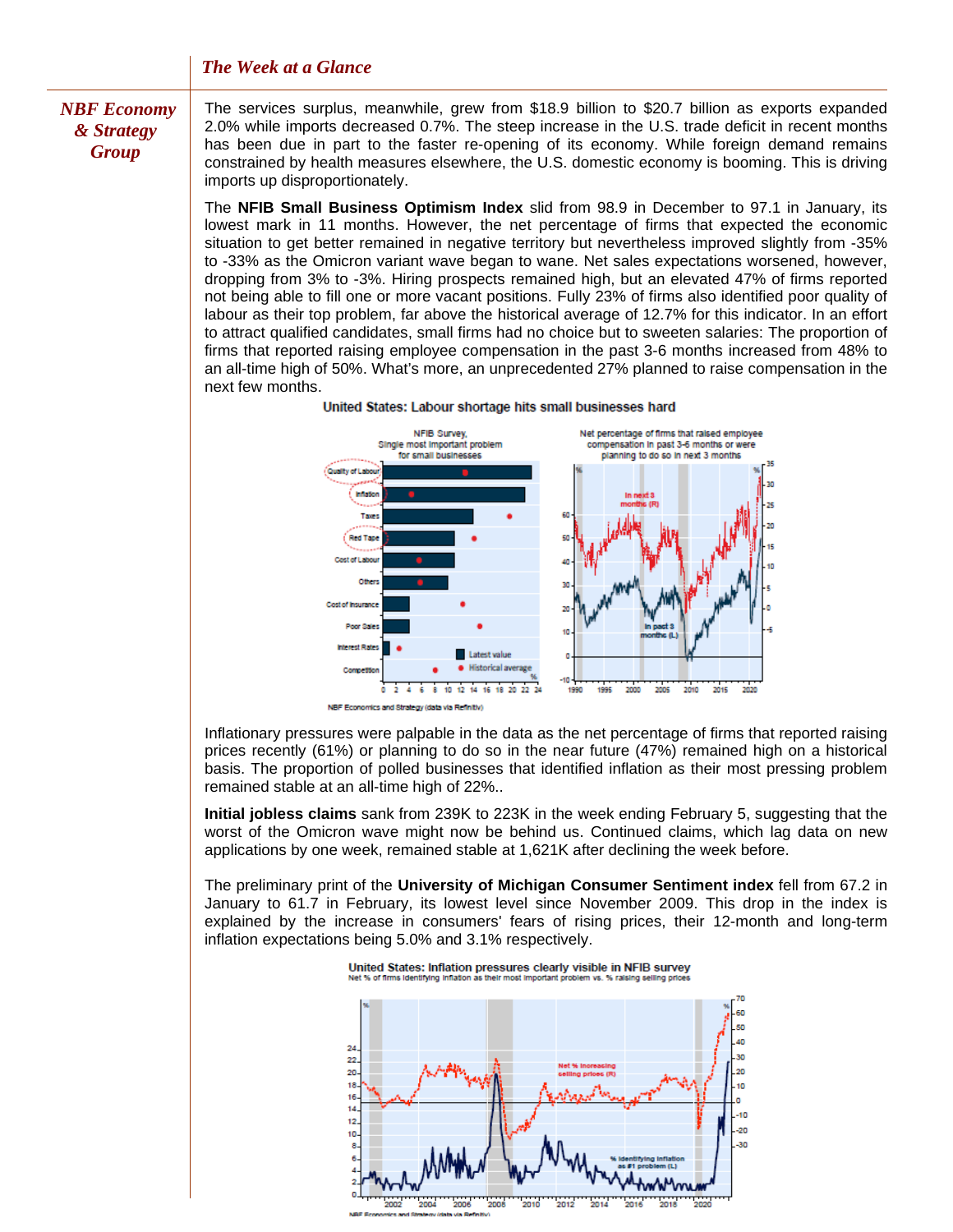*NBF Economy & Strategy Group*

## **FOREX – FEBRUARY 2022**

#### **Highlights**

- The greenback started the year on a weak footing before showing a bit more strength as a more hawkish Federal Reserve and Ukraine-related fears in late January led to an equity market correction. The fact that the dollar's appreciation was not more widespread may seem odd given that the Fed said it would have to raise interest rates sooner after another strong CPI print in December and robust fourth quarter GDP. The U.S. trade deficit, already the worst on record in the fourth quarter of 2021, is set to remain very large in 2022. This should limit the dollar's appreciation this year.
- The loonie has lost some feathers since the beginning of the year. The positive impacts of a stronger-than-expected GDP report and surging commodity prices were more than offset by the tightening of Canada-U.S. interest rate differentials and a disappointing January jobs report. With headline CPI inflation approaching 5%, the current backdrop remains favourable for a Bank of Canada rate hike in March. Despite the uncertainty created by the latest COVID variant, we remain comfortable with our current forecast of a C\$1.20 rate for the US dollar in 2022.
- The situation for the Euro is far from being simple. Saber rattling in Ukraine/Russia has transcended into energy pricing while rampant inflation is running contrary to the normal central bank reaction function. The Omicron wave has crested in most countries, but the ramifications have yet to filter through the data. All told, we maintain our view of sideways trading for the first half of the year with the possibility of some appreciation if the situation in Ukraine cools and as the pressure mounts for the normalization of monetary policy in the common currency area. **[\(Full report\)](https://www.nbc.ca/content/dam/bnc/en/rates-and-analysis/economic-analysis/forex.pdf)**

|                                       |             | Current                 | <b>Forward Estimates</b> |         |         |         | <b>PPP</b> <sup>(1)</sup> |
|---------------------------------------|-------------|-------------------------|--------------------------|---------|---------|---------|---------------------------|
| <b>Currency</b>                       |             | <b>February 4, 2022</b> | Q1 2022                  | Q2 2022 | Q3 2022 | Q4 2022 |                           |
| Canadian Dollar                       | (USD / CAD) | 1.28                    | 1.24                     | 1.20    | 1.22    | 1.23    | 1.21                      |
| <b>United States Dollar</b>           | (CAD / USD) | 0.78                    | 0.81                     | 0.83    | 0.82    | 0.81    |                           |
| Euro                                  | (EUR / USD) | 1.14                    | 1.14                     | 1.15    | 1.16    | 1.17    | 1.42                      |
| Japanese Yen                          | (USD / JPY) | 115                     | 115                      | 113     | 114     | 113     | 103                       |
| Australian Dollar                     | (AUD / USD) | 0.71                    | 0.74                     | 0.76    | 0.75    | 0.75    | 0.68                      |
| <b>Pound Sterling</b>                 | (GBP / USD) | 1.35                    | 1.37                     | 1.38    | 1.39    | 1.39    | 1.43                      |
| Chinese Yuan                          | (USD / CNY) | 6.37                    | 6.37                     | 6.36    | 6.34    | 6.32    | 4.2                       |
| Mexican Peso                          | (USD / MXN) | 20.8                    | 20.5                     | 20.5    | 21.0    | 21.0    | 9.5                       |
| <b>Broad United States Dollar (3)</b> |             | 115.3                   | 114.3                    | 113.1   | 113.7   | 113.4   |                           |

#### **NBF Currency Outlook**

1) PPP data from OECD, based in Local Currency per USD

2) Current Account Balance data from IMF, as a % of GDP (2020 & 2021 IMF estimates)

3) Federal Reserve Broad Index (26 currencies)

#### **Canadian Dollar Cross Currencies**

|                       |             | <b>Forward Estimates</b><br>Current |         |         |         |         |
|-----------------------|-------------|-------------------------------------|---------|---------|---------|---------|
| <b>Currency</b>       |             | <b>February 4, 2022</b>             | Q1 2022 | Q2 2022 | Q3 2022 | Q4 2022 |
| Euro                  | (EUR / CAD) | 1.46                                | 1.41    | 1.38    | 1.42    | 1.44    |
| Japanese Yen          | (CAD / JPY) | 90                                  | 93      | 94      | 93      | 92      |
| Australian Dollar     | (AUD / CAD) | 0.90                                | 0.92    | 0.91    | 0.92    | 0.92    |
| <b>Pound Sterling</b> | (GBP / CAD) | 1.73                                | 1.70    | 1.66    | 1.70    | 1.71    |
| Chinese Yuan          | (CAD / CNY) | 4.98                                | 5.14    | 5.30    | 5.20    | 5.14    |
| Mexican Peso          | (CAD / MXN) | 16.3                                | 16.5    | 17.1    | 17.2    | 17.1    |

 *Source: NBF Economics and Strategy*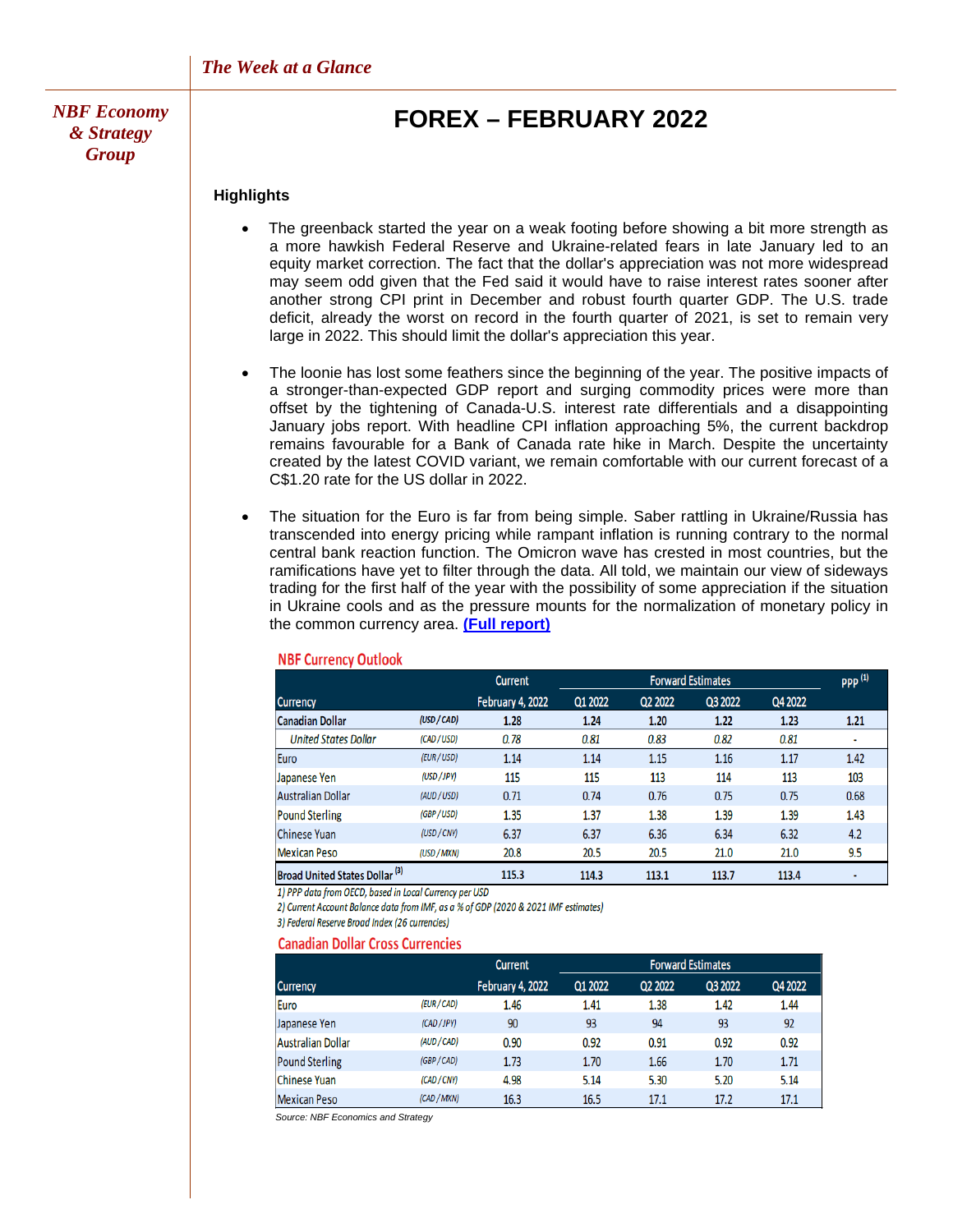*NBF Economy & Strategy Group*

## **MONTHLY FIXED INCOME MONITOR - February 2022**

• Don't mistake January's inaction for dovishness, as the latest BoC and Fed meetings we're about as hawkish you can get without actually hiking rates. Markets certainly took notice, as long-term rates edged higher and the short-end priced in an aggressive near-term path for policy rates.

- In the U.S., Powell and the FOMC seem increasingly uneasy with the inflation outlook, and who can blame them. The Fed has conceded that monetary policy is misaligned with economic fundamentals. So at the same moment the Fed's QE taper is done, policy rate hikes look to commence (i.e., in March). A 50 bp move may be avoidable, but we now see U.S. rate tightening coming on more quickly, the Fed needing to remain fleet of foot in the absence of any serious cooling of inflation. Four hikes in 2022 followed by an equal measure in 2023 would propel fed funds (upper) to 2.25% by the end next year. Meantime, a QT process will keep longer-term yields under some pressure, all else equal. With the Fed's reputation at stake, policy normalization could look and feel different than prior episodes. This time surely is different, invalidating (to a degree) tidy empirically based conclusions. Saying that, the Fed's ultimate policy path will, as before, remain sensitive to evolving consumer/business attitudes and underlying financial conditions (across equities, currency and credit markets).
- We disagreed with the BoC's policy decision in January, seeing sufficient cause (in inflation, employment, housing data) to kick start a tightening cycle now. To us, the Bank simply delayed the inevitable, an overtly hawkish statement/presser seemingly consistent with a series of rate hikes starting in early March. We continue to see the BoC tapping the brakes via five 25 bp hikes in 2022, the overnight target rate topping out at 1.75% early in 2023. A lower neutral policy rate north of the border is a function of Canada's greater interest sensitivity. Our forecast likewise incorporates monetary braking in the form of QT, which has never been done in this country and where an official playbook has yet to be written. Canada's lower terminal rate also captures a relatively lower potential GDP growth pace, which has been exacerbated by consistently disappointing non-residential business investment. Perhaps most significantly, imported tightening from the Fed leans against the BoC moving above 2%. **[\(Full report\)](https://www.nbc.ca/content/dam/bnc/en/rates-and-analysis/economic-analysis/monthly-fixed-income-monitor.pdf)**

## **Forecast dated February 7, 2022**

•

| <b>United States</b> |                 |            |      |      |             |             |  |  |  |
|----------------------|-----------------|------------|------|------|-------------|-------------|--|--|--|
| <b>Quarters</b>      | <b>Fed Fund</b> | 3 Mth Bill | 2YR  | 5YR  | <b>10YR</b> | <b>30YR</b> |  |  |  |
| 07-Feb-22            | 0.25            | 0.22       | 1.29 | 1.76 | 1.91        | 2.22        |  |  |  |
| Q1:2022              | 0.50            | 0.35       | 1.35 | 1.85 | 2.00        | 2.30        |  |  |  |
| Q2                   | 0.75            | 0.65       | 1.65 | 1.95 | 2.10        | 2.40        |  |  |  |
| Q3                   | 1.00            | 0.90       | 1.85 | 2.10 | 2.20        | 2.45        |  |  |  |
| Q4                   | 1.25            | 1.15       | 1.95 | 2.15 | 2.30        | 2.50        |  |  |  |
| Q1:2023              | 1.50            | 1.40       | 2.05 | 2.20 | 2.35        | 2.55        |  |  |  |
| Q2                   | 1.75            | 1.65       | 2.15 | 2.25 | 2.45        | 2.55        |  |  |  |
| Q3                   | 2.00            | 1.90       | 2.20 | 2.30 | 2.40        | 2.55        |  |  |  |
| Q4                   | 2.25            | 2.15       | 2.25 | 2.30 | 2.35        | 2.50        |  |  |  |
| Q1:2024              | 2.25            | 2.10       | 2.20 | 2.25 | 2.30        | 2.45        |  |  |  |

| Canada          |                  |            |      |      |      |             |  |  |
|-----------------|------------------|------------|------|------|------|-------------|--|--|
| <b>Quarters</b> | <b>Overnight</b> | 3 Mth Bill | 2YR  | 5YR  | 10YR | <b>30YR</b> |  |  |
| 07-Feb-22       | 0.25             | 0.36       | 1.34 | 1.68 | 1.83 | 2.09        |  |  |
| Q1:2022         | 0.50             | 0.55       | 1.40 | 1.75 | 1.90 | 2.15        |  |  |
| Q2              | 0.75             | 0.80       | 1.65 | 1.85 | 2.00 | 2.20        |  |  |
| Q3              | 1.25             | 1.20       | 1.85 | 1.95 | 2.10 | 2.25        |  |  |
| Q4              | 1.50             | 1.40       | 1.90 | 2.00 | 2.15 | 2.30        |  |  |
| Q1:2023         | 1.75             | 1.65       | 2.00 | 2.05 | 2.20 | 2.30        |  |  |
| Q2              | 1.75             | 1.70       | 2.00 | 2.10 | 2.25 | 2.30        |  |  |
| Q3              | 1.75             | 1.75       | 1.95 | 2.10 | 2.20 | 2.30        |  |  |
| Q4              | 1.75             | 1.75       | 1.95 | 2.05 | 2.20 | 2.30        |  |  |
| Q1:2024         | 1.75             | 1.70       | 1.90 | 2.00 | 2.15 | 2.25        |  |  |

 *Source: NBF ECONOMIC AND STRATEGY GROUP.*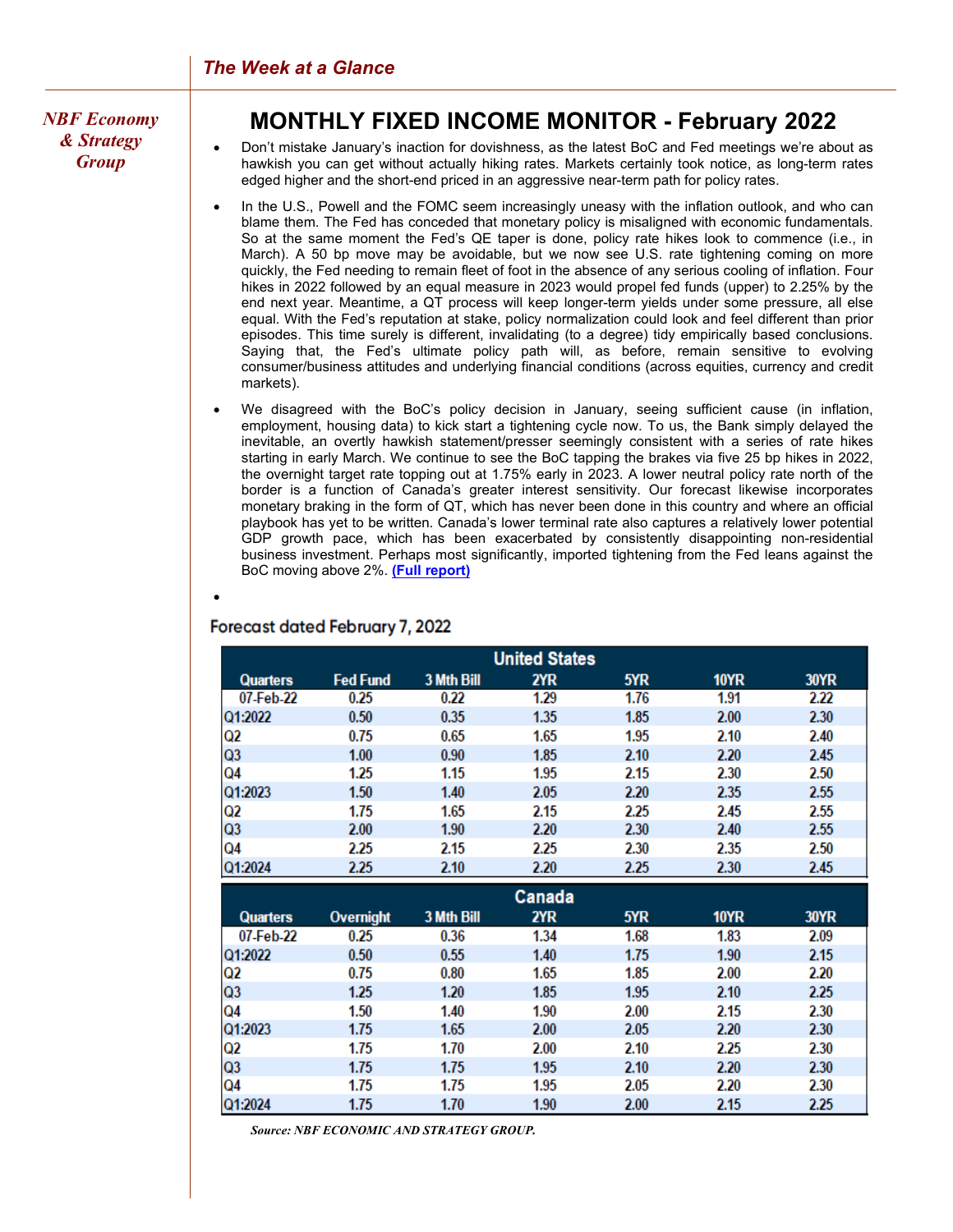## **IN THE NEWS**



#### **Thursday February 10th, 2022**

[U.S. consumer prices rise strongly in January; weekly](https://www.reuters.com/business/us-consumer-prices-rise-strongly-january-weekly-jobless-claims-fall-2022-02-10/) **[jobless claims fall](https://www.reuters.com/business/us-consumer-prices-rise-strongly-january-weekly-jobless-claims-fall-2022-02-10/)**

The consumer price index gained 0.6% last month after increasing 0.6% in December. In the 12 months through January, the CPI jumped 7.5%, the biggest year-on-year increase since February 1982. Economists had forecast the CPI rising 0.5% and accelerating 7.3% on a year-onyear basis. A separate report showed initial claims for state unemployment benefits fell 16,000 to a seasonally adjusted 223,000 for the week ended Feb. 5. Economists had forecast 230,000 applications for the latest week.

- **[Blockade escalates, shutting auto plants and two-way](https://www.bnnbloomberg.ca/blockade-escalates-shutting-auto-plants-and-two-way-traffic-at-border-1.1721514)  [traffic at border](https://www.bnnbloomberg.ca/blockade-escalates-shutting-auto-plants-and-two-way-traffic-at-border-1.1721514)**

At least six auto plants near the U.S.-Canada border have temporarily halted work as the impact from a protest blocking truck traffic into Detroit begins rippling through both nations' economies.

#### **Friday February 11th, 2022**

**Fed's Bullard calls for big hike in interest rates to fight [inflation](https://www.reuters.com/world/us/feds-bullard-wants-us-rates-full-percentage-point-higher-by-july-2022-02-10/)**

St. Louis Federal Reserve President James Bullard said that he has become "dramatically" more hawkish in light of the hottest inflation reading in nearly 40 years, and he now wants a full percentage point of interest rate hikes over the next three U.S. central bank policy meetings.

U.S. consumer sentiment hit more than 10-year low; **[inflation fears mount](https://www.reuters.com/world/us/us-consumer-sentiment-drops-more-than-10-year-low-february-survey-2022-02-11/)**

The University of Michigan's preliminary consumer sentiment index dropped to 61.7 in the first half of this month, the lowest since October 2011, from a final reading of 67.2 in January. Economists had forecast the index edging up to 67.5.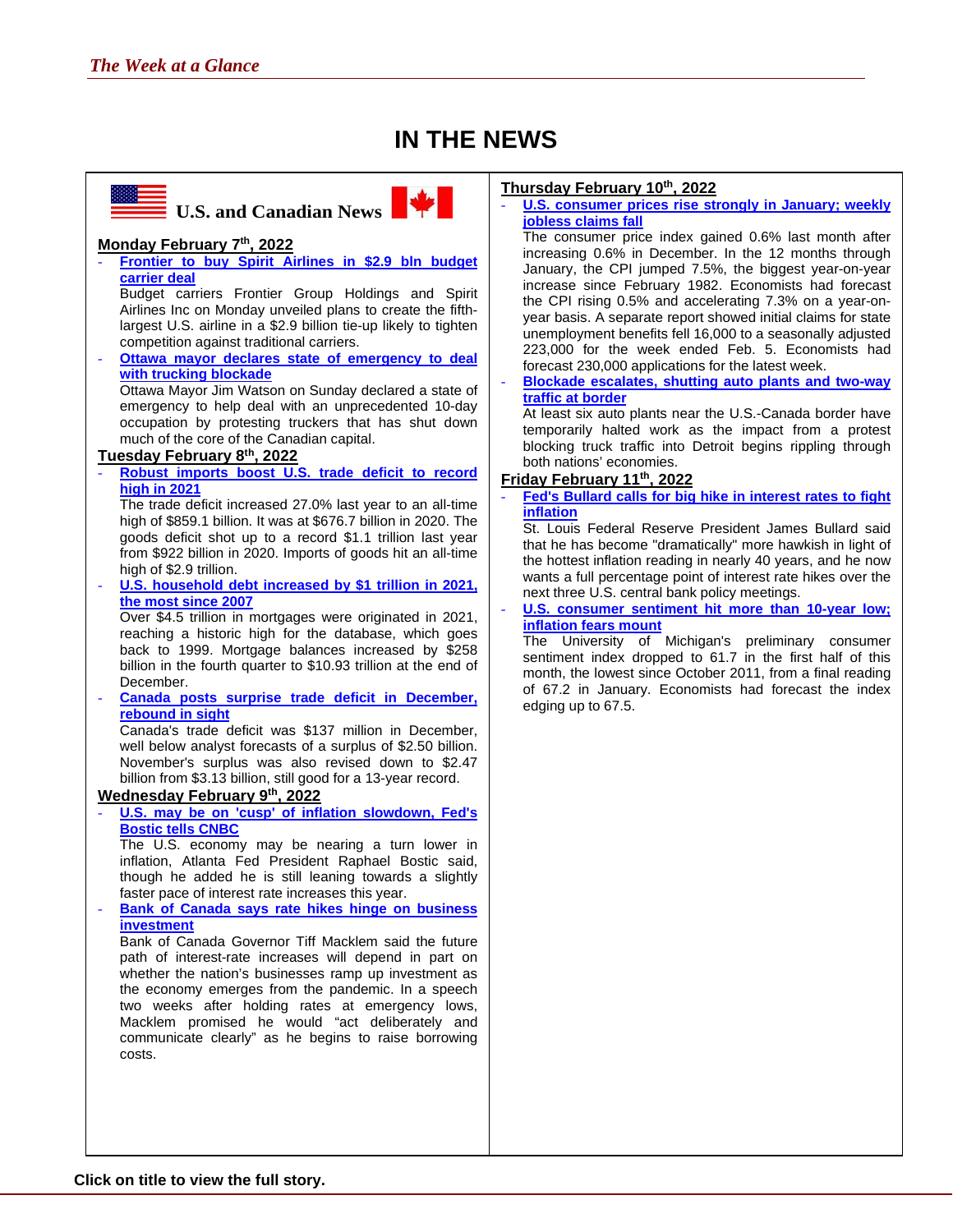## **IN THE NEWS**



### **International News**

### **Monday February 7th, 2022**

- **[German industrial output falls in December](https://www.reuters.com/world/europe/german-industrial-output-falls-december-2022-02-07/)** The Federal Statistics Office said the country's industrial output fell by 0.3% on the month after an upwardly revised increase of 0.3% in November. A Reuters poll had pointed to a rise of 0.4% in December.
- **[China's Jan services activity expands at slowest rate](https://www.reuters.com/markets/europe/chinas-jan-services-activity-expands-slowest-rate-five-months-caixin-pmi-2022-02-07/)  [in five months - Caixin PMI](https://www.reuters.com/markets/europe/chinas-jan-services-activity-expands-slowest-rate-five-months-caixin-pmi-2022-02-07/)** The Caixin/Markit services Purchasing Managers' Index (PMI) dropped to 51.4 in January - the lowest since August - from 53.1 in December. Caixin's January composite PMI, which includes both manufacturing and services activity, stood at 50.1, also the lowest since August and down from 53 the previous month.

#### **Tuesday February 8th, 2022**

- **[U.S. adds Chinese entities to red-flag export list](https://www.reuters.com/markets/europe/us-adds-chinese-entities-red-flag-export-list-wuxi-bio-shares-plunge-2022-02-08/)** The U.S. Commerce Department said it had added 33 Chinese entities to its so-called 'unverified list', which requires U.S. exporters to go through more procedures before shipping goods to the entities.
- **[Japan Jan service sector sentiment worsens](https://www.reuters.com/markets/europe/japan-jan-service-sector-sentiment-worsens-govt-2022-02-08/)** The survey of workers such as taxi drivers, hotel workers and restaurant staff, called "economy watchers" for their proximity to consumer and retail trends, showed their confidence about current economic conditions dropped 19.6 points to a five-month low of 37.9 in January.

#### **Wednesday February 9th, 2022**

- **[Japan needs 'more credible' budget balancing target](https://www.reuters.com/markets/rates-bonds/japan-needs-more-credible-budget-balancing-target-moodys-2022-02-09/) [- Moody's](https://www.reuters.com/markets/rates-bonds/japan-needs-more-credible-budget-balancing-target-moodys-2022-02-09/)**

Japan needs a "more credible" target date than fiscal 2025 for achieving a balanced primary budget, an official at rating agency Moody's Investors Service said. Last month, Japan stuck to its fiscal 2025 target for achieving a primary budget balance, even after rolling out massive spending to soften the social and economic blow from the coronavirus pandemic over the past two years.

- **[Russian inflation accelerates to 8.73% in January](https://www.reuters.com/markets/stocks/russian-inflation-accelerates-873-january-ahead-cbank-rate-move-2022-02-09/)  [ahead of c.bank rate move](https://www.reuters.com/markets/stocks/russian-inflation-accelerates-873-january-ahead-cbank-rate-move-2022-02-09/)**

Inflation in Russia accelerated to 8.73% in January, its highest since early 2016, data from statistics service Rosstat showed, cementing expectations that the central bank will opt for another large interest rate hike at its meeting.

#### **Thursday February 10th, 2022**

- **[Euro zone inflation doesn't require significant policy](https://www.reuters.com/business/euro-zone-inflation-doesnt-require-significant-policy-tightening-ecbs-lane-says-2022-02-10/)  [tightening, ECB's Lane says](https://www.reuters.com/business/euro-zone-inflation-doesnt-require-significant-policy-tightening-ecbs-lane-says-2022-02-10/)**

Euro zone inflation will return to trend without significant policy tightening by the European Central Bank as pandemic-related bottlenecks in goods as well as labour are resolved, the ECB's chief economist Philip Lane said.

- **[EU exec cuts 2022 euro zone growth forecast, sharply](https://www.reuters.com/world/europe/eu-exec-cuts-2022-euro-zone-growth-forecast-sharply-raises-inflation-view-2022-02-10/)  [raises inflation view](https://www.reuters.com/world/europe/eu-exec-cuts-2022-euro-zone-growth-forecast-sharply-raises-inflation-view-2022-02-10/)**

In its regular economic forecasts, the EU executive arm said gross domestic product in the 19 countries sharing the euro would grow 4.0% this year and 2.7% in 2023. The forecast is a cut compared to last November, when the Commission forecast 4.3% growth in 2022 and 2.4% in 2023 and is close to the latest view of the International Monetary Fund, which expects growth of 3.9% this year and 2.5% in 2023. The Commission expects inflation this year will be 3.5%, well above the European Central Bank's target of 2.0%, and much higher than its own forecast from November of 2.2%.

- **China [Jan new bank loans hit record high, beat forecast](https://www.reuters.com/markets/rates-bonds/china-jan-new-bank-loans-hit-record-high-beat-forecast-2022-02-10/)** Chinese banks extended 3.98 trillion yuan (US\$626 billion) in new yuan loans in January, rising sharply from December to a record high and beating analyst expectations. Analysts had predicted new yuan loans would soar to 3.69 trillion yuan in January, up from 1.13 trillion yuan in December and compared with 3.58 trillion yuan a year earlier.
- **[India's c.bank holds key rates steady in surprise move](https://www.reuters.com/markets/rates-bonds/view-indias-cbank-holds-key-rates-steady-surprise-move-2022-02-10/)** The monetary policy committee held the lending rate, or the repo rate, at 4%. The reverse repo rate, or the key borrowing rate, was also kept unchanged at 3.35%. Respondents in a Feb. 2-4 Reuters poll were closely split on the timing of the repo rate rise.

#### **Friday February 11th , 2022**

- **[India's Dec industrial output growth](https://www.reuters.com/world/india/indias-dec-industrial-output-growth-slows-04-yy-2022-02-11/) slows to 0.4% y/y** India's annual industrial output growth slowed to 0.4% in December from 2.2% in the same month a year earlier, dragged down by a contraction in manufacturing. Analysts had expected a rise of 1.3% in December compared to 1.4% in the previous month.
- **[Russia raises key rate sharply to 9.5%, flags more](https://www.reuters.com/markets/europe/russia-raises-key-rate-sharply-95-does-not-rule-out-more-hikes-2022-02-11/)  [possible hikes](https://www.reuters.com/markets/europe/russia-raises-key-rate-sharply-95-does-not-rule-out-more-hikes-2022-02-11/)**

Russia's central bank raised its key interest rate sharply to 9.5%, increasing the cost of borrowing by 100 basis points for the second time in a row, and indicated a further rate increase was likely.

Record Hong Kong COVID infections strain hospitals, **[China pledges support](https://www.reuters.com/world/china/china-pledges-support-hong-kong-amid-covid-surge-2022-02-11/)**

Hong Kong reported a record number of new daily COVID-19 infections on Friday and China said it would fully support the city with its "dynamic zero" coronavirus strategy, as local authorities struggle to control a deepening outbreak. New daily infections rose to at least 1,325 on Friday, health authorities said.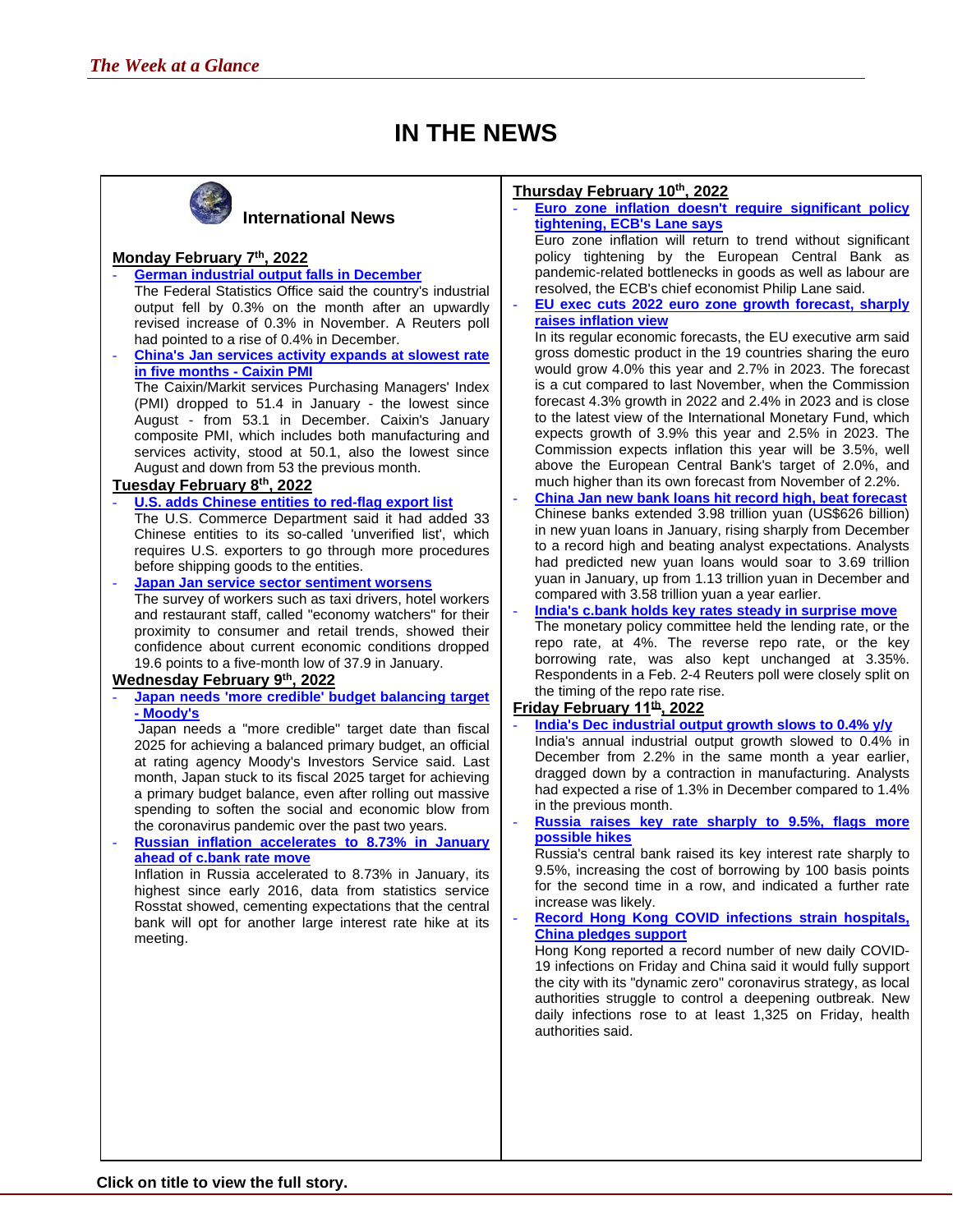# **WEEKLY PERFORMERS – S&P/TSX**

| <b>S&amp;P/TSX: LEADERS</b>    | <b>LAST</b> | <b>CHANGE</b> | %CHG   |
|--------------------------------|-------------|---------------|--------|
| New Gold Inc                   | \$2.40      | \$0.39        | 19.40% |
| Tilray Brands Inc              | \$9.04      | \$1.44        | 18.95% |
| Canopy Growth Corp             | \$11.71     | \$1.70        | 16.98% |
| Endeavour Silver Corp          | \$5.09      | \$0.67        | 15.16% |
| <b>IAMGOLD Corp</b>            | \$3.68      | \$0.44        | 13.58% |
| Wesdome Gold Mines Ltd         | \$12.78     | \$1.49        | 13.20% |
| First Majestic Silver Corp     | \$14.26     | \$1.63        | 12.91% |
| <b>Silvercrest Metals Inc.</b> | \$10.57     | \$1.20        | 12.81% |
| Interfor Corp                  | \$39.58     | \$4.46        | 12.70% |
| Nexgen Energy Ltd              | \$5.87      | \$0.65        | 12.45% |

| <b>S&amp;P/TSX: LAGGARDS</b>         | <b>LAST</b> | <b>CHANGE</b> | %CHG      |
|--------------------------------------|-------------|---------------|-----------|
| Canada Goose Holdings Inc            | \$34.28     | $-$ \$5.40    | $-13.61%$ |
| Sleep Country Canada Holdings Inc    | \$32.42     | $-$ \$3.12    | $-8.78%$  |
| Trisura Group Ltd                    | \$40.20     | $-$ \$3.73    | $-8.49%$  |
| <b>Birchcliff Energy Ltd</b>         | \$6.51      | $-$0.42$      | $-6.06%$  |
| Peyto Exploration & Development Corp | \$9.91      | $-$0.61$      | $-5.80%$  |
| Tourmaline Oil Corp                  | \$46.58     | $- $2.83$     | $-5.73%$  |
| Lightspeed Commerce Inc              | \$37.94     | $- $2.23$     | $-5.55%$  |
| Ritchie Bros Auctioneers Inc         | \$73.20     | $-$ \$4.04    | $-5.23%$  |
| WSP Global Inc                       | \$161.26    | $-$ \$8.63    | $-5.08%$  |
| Magna International Inc              | \$96.51     | $-$ \$5.02    | $-4.94%$  |

Source: Refinitiv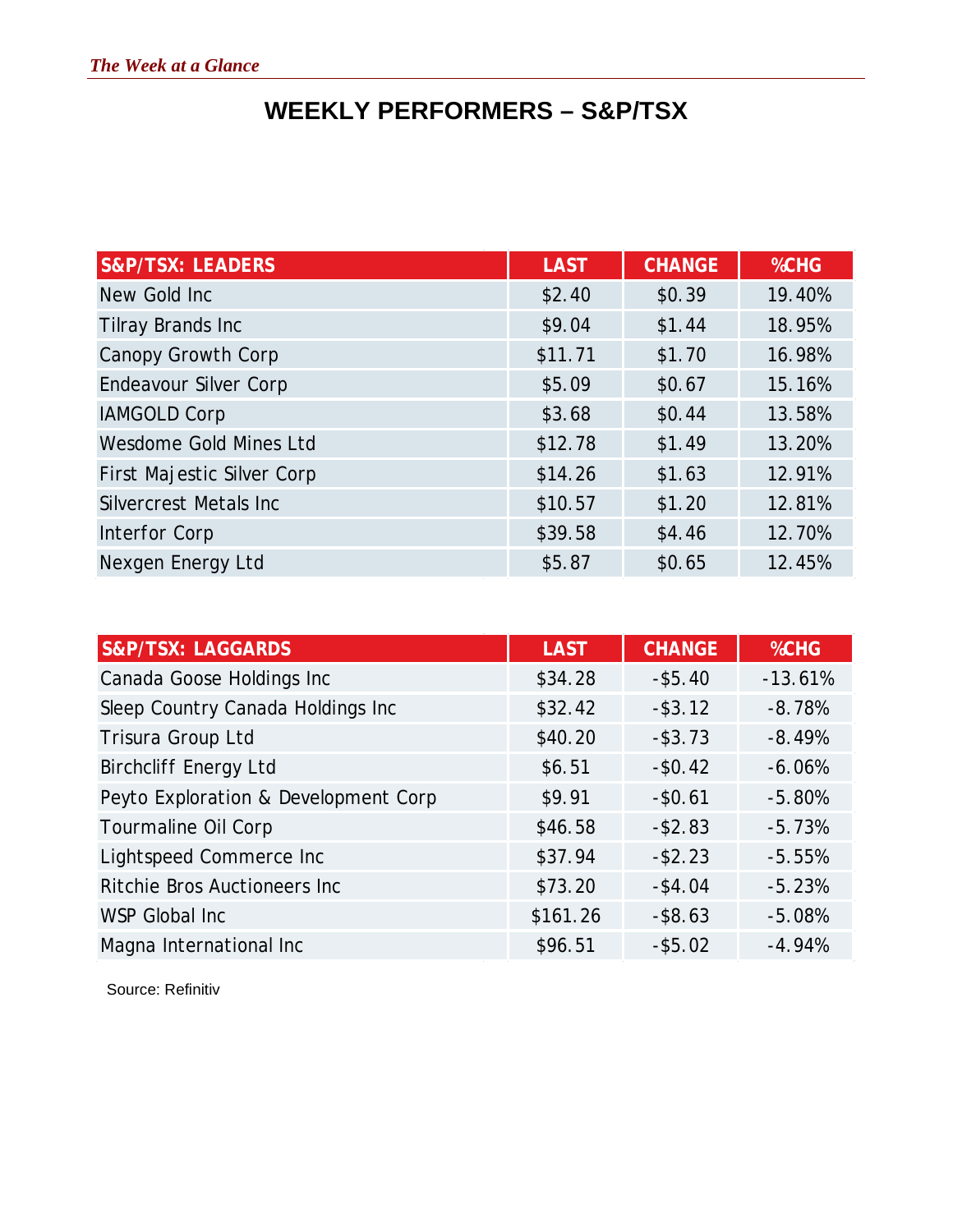# **WEEKLY PERFORMERS – S&P500**

| <b>S&amp;P500: LEADERS</b>   | <b>LAST</b> | <b>CHANGE</b> | %CHG   |
|------------------------------|-------------|---------------|--------|
| <b>Newell Brands Inc</b>     | \$24.39     | \$3.06        | 14.35% |
| Freeport-McMoRan Inc         | \$42.80     | \$4.38        | 11.40% |
| Royal Caribbean Cruises Ltd  | \$83.96     | \$8.38        | 11.09% |
| <b>Tyson Foods Inc</b>       | \$97.99     | \$9.70        | 10.99% |
| Micron Technology Inc        | \$89.76     | \$8.59        | 10.58% |
| Omnicom Group Inc            | \$84.80     | \$8.06        | 10.50% |
| <b>Carnival Corp</b>         | \$22.04     | \$2.08        | 10.42% |
| United Airlines Holdings Inc | \$46.97     | \$4.15        | 9.69%  |
| Baker Hughes Co              | \$29.14     | \$2.55        | 9.59%  |
| Penn National Gaming Inc     | \$48.71     | \$3.72        | 8.27%  |

| <b>S&amp;P500: LAGGARDS</b>       | <b>LAST</b> | <b>CHANGE</b> | %CHG      |
|-----------------------------------|-------------|---------------|-----------|
| Lumen Technologies Inc            | \$10.09     | $-$ \$2.42    | $-19.34%$ |
| Zebra Technologies Corp           | \$441.74    | $-$ \$61.35   | $-12.19%$ |
| <b>Under Armour Inc</b>           | \$17.51     | $-$ \$2.06    | $-10.53%$ |
| PayPal Holdings Inc               | \$115.29    | $-$10.79$     | $-8.56%$  |
| <b>Advanced Micro Devices Inc</b> | \$113.18    | $-$10.42$     | $-8.43%$  |
| Motorola Solutions Inc            | \$216.00    | $-$ \$19.57   | $-8.31%$  |
| Qualcomm Inc                      | \$164.64    | $-$ \$14.83   | $-8.26%$  |
| Incyte Corp                       | \$66.76     | $-$ \$5.93    | $-8.16%$  |
| Adobe Inc                         | \$473.97    | $-$ \$39.57   | $-7.71%$  |
| Illumina Inc                      | \$330.90    | $-$ \$27.48   | $-7.67%$  |

Source: Refinitiv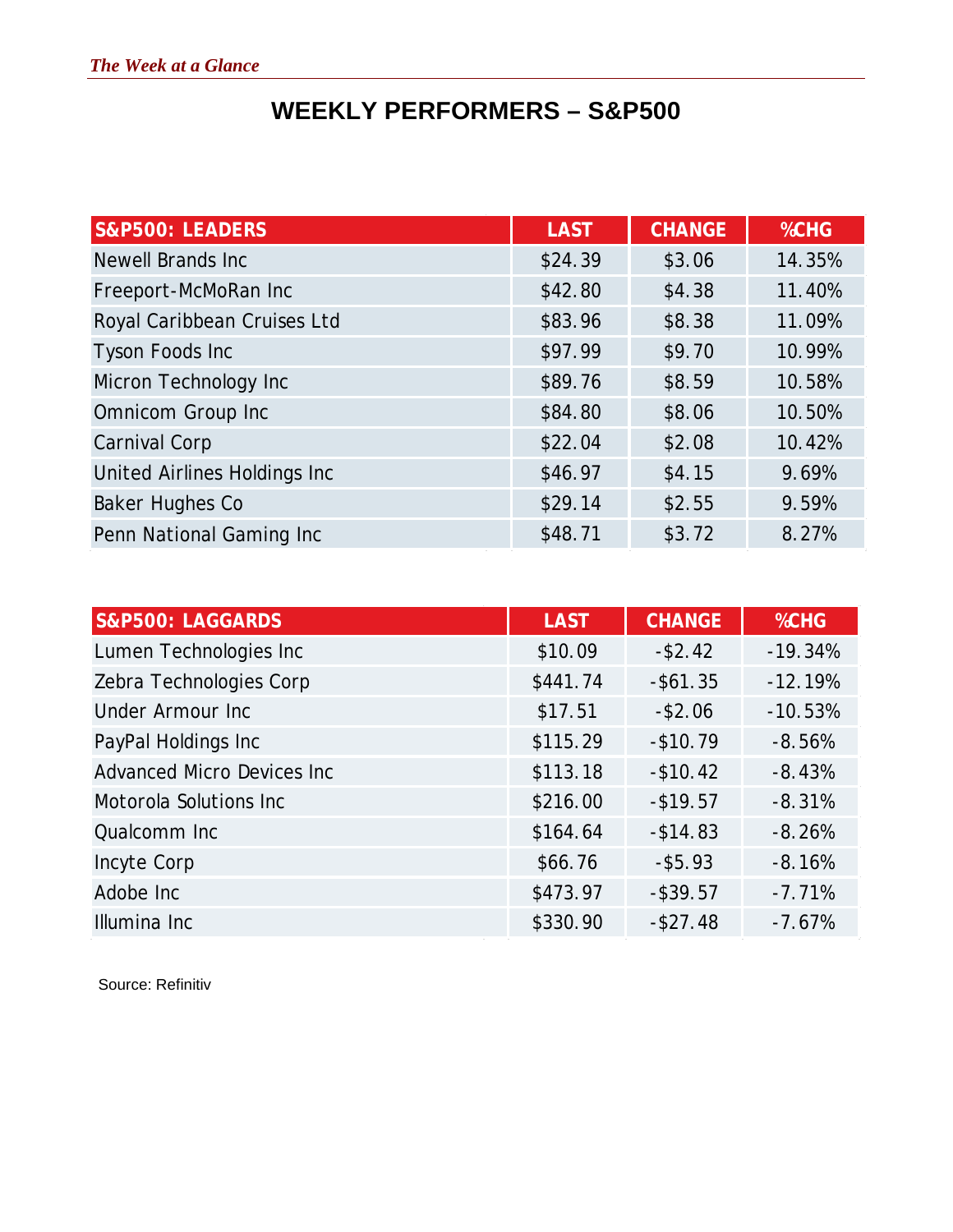# **NBF RATINGS & TARGET PRICE CHANGES**

|                                         |               |                       |                        | <b>Current</b>    | <b>Previous</b>   |
|-----------------------------------------|---------------|-----------------------|------------------------|-------------------|-------------------|
| <b>Company</b>                          | <b>Symbol</b> | <b>Current Rating</b> | <b>Previous Rating</b> | <b>Target</b>     | <b>Target</b>     |
| ABC Technology Holdings Inc.            | <b>ABCT</b>   | <b>Sector Perform</b> | <b>Sector Perform</b>  | C\$7.00           | C\$9.00           |
| Alaris Equity Partners Income Trust     | AD.un         | Outperform            | <b>Restricted</b>      | C\$27.00          | <b>Restricted</b> |
| Bombardier Inc.                         | BBD.B         | Outperform            | Outperform             | C\$2.65           | C\$2.50           |
| Brookfield Business Partners L.P.       | BBU.un        | Outperform            | Outperform             | <b>US\$68.00</b>  | <b>US\$63.00</b>  |
| Brookfield Infrastructure Partners L.P. | BIP.un        | Outperform            | Outperform             | <b>US\$68.00</b>  | <b>US\$67.00</b>  |
| CAE Inc.                                | CAE           | Outperform            | Outperform             | C\$44.00          | C\$45.00          |
| Colliers International Group Inc.       | <b>CIGI</b>   | Outperform            | Outperform             | <b>US\$176.00</b> | <b>US\$170.00</b> |
| Constellation Software Inc.             | CSU           | Sector Perform        | Sector Perform         | C\$2,350.00       | C\$2,100.00       |
| <b>ECN Capital Corporation</b>          | <b>ECN</b>    | Outperform            | Outperform             | C\$8.00           | C\$6.50           |
| Equitable Group Inc.                    | EQB           | <b>Restricted</b>     |                        | <b>Restricted</b> |                   |
| Fairfax Financial Holdings Ltd.         | <b>FFH</b>    | Outperform            | Outperform             | C\$1000.00        | C\$825.00         |
| <b>First Capital REIT</b>               | FCR.un        | Sector Perform        | Sector Perform         | C\$20.50          | C\$20.00          |
| Intact Financial Corporation            | <b>IFC</b>    | Outperform            | Outperform             | C\$225.00         | C\$219.00         |
| Killam Apartment REIT                   | KMP.UN        | Outperform            | <b>Restricted</b>      | C\$27.00          | <b>Restricted</b> |
| Kirkland Lake Gold Ltd.                 | KL            |                       | <b>Tender</b>          |                   | C\$56.00          |
| mdf commerce inc.                       | <b>MDF</b>    | Sector Perform        | Sector Perform         | C\$5.00           | C\$6.00           |
| Osisko Development Corp.                | ODV           | <b>Restricted</b>     |                        | <b>Restricted</b> |                   |
| Precision Drilling Corp.                | <b>PD</b>     | Outperform            | Outperform             | C\$80.00          | C\$65.00          |
| Saputo Inc.                             | <b>SAP</b>    | Outperform            | <b>Sector Perform</b>  | C\$33.00          | C\$35.00          |
| Sherritt International Corporation      | S             | Sector Perform        | Sector Perform         | C\$0.65           | C\$0.55           |
| Sun Life Financial                      | <b>SLF</b>    | <b>Sector Perform</b> | Outperform             | C\$77.00          | C\$79.00          |
| TELUS Corp.                             | T.            | Outperform            | Outperform             | C\$36.00          | C\$35.00          |
| TFI International Inc.                  | <b>TFII</b>   | Outperform            | Outperform             | C\$160.00         | C\$153.00         |
| <b>TMX Group Limited</b>                | Χ             | Sector Perform        | Sector Perform         | C\$139.00         | C\$147.00         |
| Trisura Group Ltd.                      | <b>TSU</b>    | Outperform            | Outperform             | C\$65.00          | C\$62.00          |
| Yamana Gold Inc.                        | <b>YRI</b>    | Outperform            | Outperform             | C\$6.75           | C\$6.50           |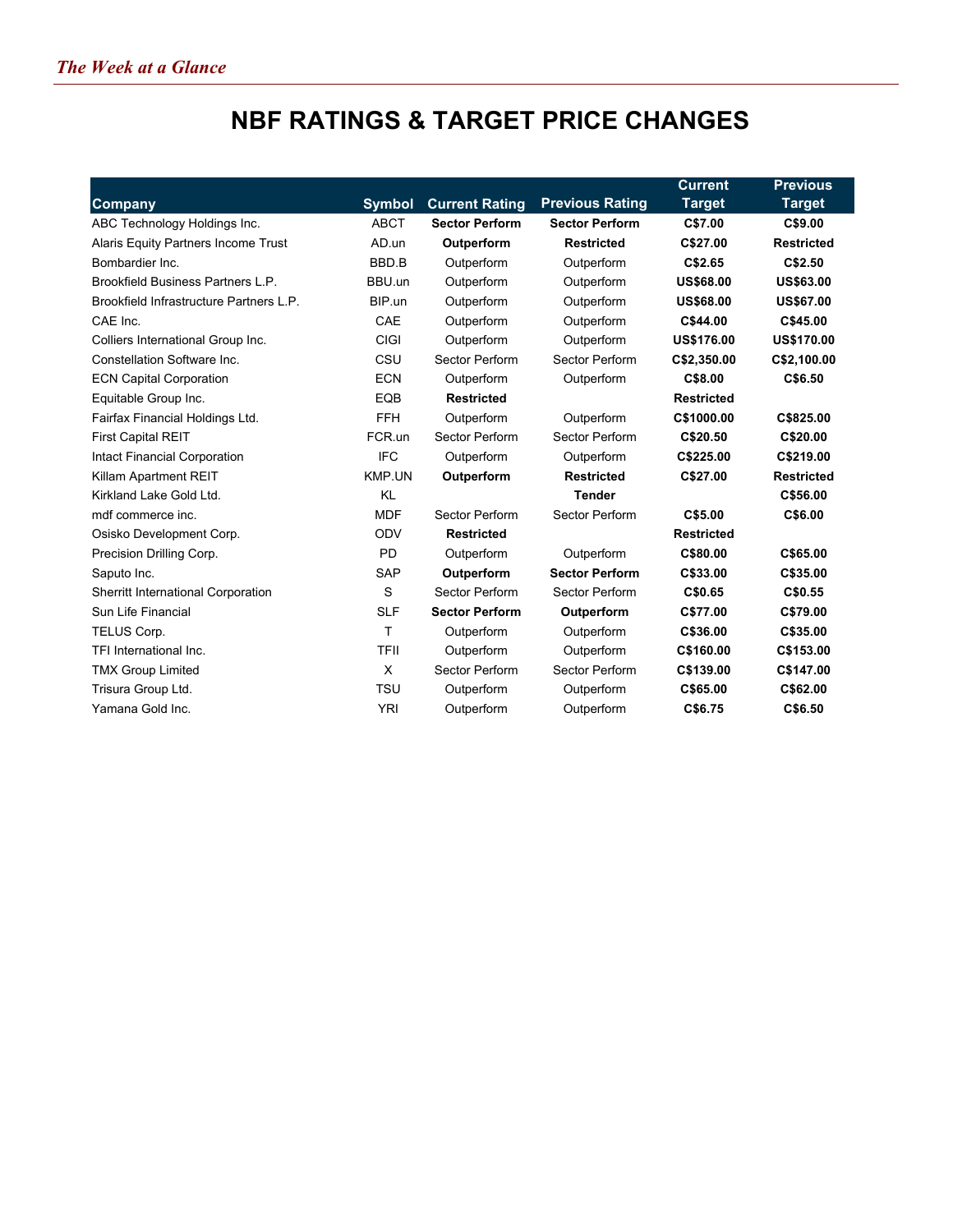# **STRATEGIC LIST - WEEKLY UPDATE**

**(February 7th – February 11th)**

#### **No Changes this Week**

**Comments:**

#### **Consumer Discretionary (Market Weight)**

#### **Dollarama Inc. (DOL)**

**NBF:** NBF reviewed the progress of Dollarama's international business, Dollarcity. NBF believes that this growth vector represents a significant long-term opportunity and has several catalysts, likely emerging in 2022 and beyond. Specifically, NBF anticipates the following outcomes for Dollarcity: (a) Upwardly revised store growth ambitions; (b) Increasing ownership of Dollarcity by Dollarama; and (c) Improving earnings contribution, driven by sales growth (network growth and same store sales growth) and margin expansion. Accordingly, NBF believes that Dollarcity will outperform consensus expectations, potentially considerably, especially in the outer years and overtime provide an increasingly important growth vector for Dollarama, as the core Canadian business has settled into stabilizing growth. NBF is maintaining its price target at \$66.00 and its Outperform rating .

#### **Energy (Overweight)**

#### **Cenovus Energy Inc. (CVE)**

**NBF:** Cenovus reported Q4/21 average production of 825 mboe/d (+3% Q/Q; +77% Y/Y), in line with both NBF and consensus forecasts of 812 mboe/d. Headline CFPS of \$0.97 (-15% Q/Q; +250% Y/Y) came in below NBF and consensus expectations of \$1.09 and \$1.07. Relative to NBF estimates, G&A costs of \$358 million (NBFe \$225 million) was higher than expected (one-time \$167 million impact on G&A). On a segmented cash flow basis, U.S. Manufacturing came in lower than expected at -\$97 million (NBFe \$2 million). In U.S. Manufacturing, refinery throughput of 362 mbbl/d (NBF 412 mbbl/d) was lower than expected, driven by turnaround impacts at Lima; however, unplanned turnaround activity at Lima impacted most of January throughput as well (now operating at normal rates). Cenovus announced 2021 reserve update with PDP, 1P and 2P reserves of 1,384 mmboe (+47% Y/Y), 6,077 mmboe (+21% Y/Y) and 8,278 mmboe (+24% Y/Y), respectively, with the year-over-year increases largely related to the Husky acquisition (more within). Despite what it would consider a mixed quarter, driven by a onetime impact on G&A and weaker than expected performance in the U.S. Manufacturing segment (upstream asset performance remains strong), NBF's thesis remains intact, and it believes management's messaging (track record supported) should deliver incremental margin capture through NBF's forecast period. The \$8 billion net debt target (1.5x D/CF) is imminent in NBF's view, supporting a shift to 75% of FCF towards dividend growth, share repurchases, opportunistic acquisitions, and incremental investment in the business (from 50/50 currently). With 2022 guidance set to be updated with Q1 following the closing of recently announced divestitures (no more near-term sales remain), NBF's current forecast would suggest a dividend increase would accompany the revised 2022 guidance. Given operational momentum is largely intact, NBF believes 2022 will also be a year of under promise, over deliver (similar to 2021), and expects the company to capture opportunities within its Manufacturing segments. NBF made some minor adjustments to its estimates, and are now forecasting 2022E FCF of \$6.1 billion. Cenovus remains NBF's top pick in the senior/integrated group, and NBF reiterated its Outperform rating and target price of \$28.00.

#### **Financials (Market Weight)**

#### **Fairfax Financial Holdings Ltd. (FFH)**

**NBF:** Q4/21 results: Diluted EPS of \$33.64 (NBF: \$22.85, Street: \$30.02). FFH reported operating income of \$625.8 million, ahead of NBF \$346 million estimate. Net investment gains (incl. realized and unrealized) of \$938 million beat NBF \$645 million net gain forecast. BVPS of \$630.60 increased ~12% q/q from \$561.88 (consensus \$600.21). Annualized ROE of 24% vs. NBF 17% forecast. FFH reported a solid combined ratio of 88.1% in Q4-21, beating NBF at 95.2%. Every business unit generated underwriting profit, except the "Other" insurance segment, and every business unit outperformed NBF forecasts (except Odyssey which narrowly missed). Results included 5%-points of catastrophe losses primarily due to Hurricane Ida (~2%-points) and European floods (~1%-points). Losses related to COVID-19 of \$15 million remain nearnegligible levels. Moreover, on the top line, FFH delivered gross premiums written of \$6.5 billion and net premiums earned of \$4.4 billion, up ~33% y/y and ~19% y/y, respectively. On the negative side, FFH incurred run-off operations adverse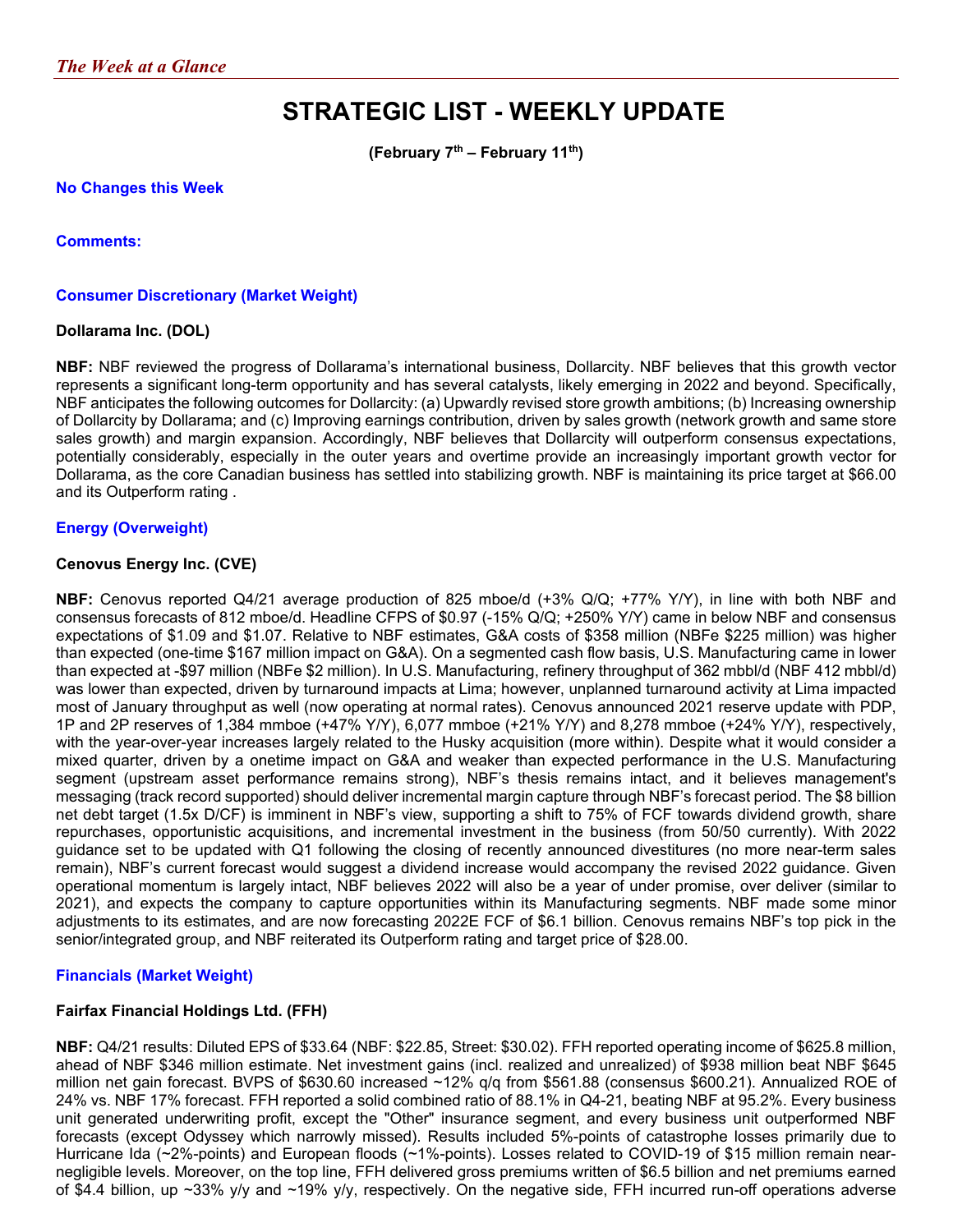reserve development of \$212 million in Q4-21, related to asbestos and pollution exposures in the United States. FFH reported net gains on equity exposures and other instruments of \$368 million and \$686 million, respectively, partially offset by a loss on bonds of \$116 million. Other instruments primarily reflect net gains of \$668 million on its investment in Digit Insurance in Q4-21 (NBF assumed \$200 million). About \$400 million in net gains yet to be recorded await closing of Digit's common share placement and regulatory approval to allow FFH to increase its ownership in Digit above 49% (NBF forecasts these gains occurring Q1-22). Separately, non-insurance subs reported pre-tax operating income of \$97 million primarily reflecting the Restaurants and retail segment as COVID restrictions eased in Canada. As a result of the strong performance noted above, all leverage metrics improved sequentially. Notably, Fairfax reported net debt to total equity (adjusted for noncontrolling interest) of 24.9%, down from 26.3% in Q3, and net debt to net total capital (adjusted for non-controlling interest) of 20.0%, down from 20.8% in Q3. As at Q4-21, the company held ~\$1.5 billion in cash and investments at the holdco level (\$1.3 billion at Dec. 31, 2020), which includes the impacts of the \$1.0 billion SIB completed in December 2021. Fairfax also continues to hold equity total return swaps on 1,964,155 FFH subordinate voting shares with an original notional amount of \$732.5 million or \$372.96 per share, unchanged from Q3-21. FFH is the best value idea in NBF coverage. It believes FFH can deliver sustainable long-run ROE of at least 10% through a combination of consistently strong underwriting growth/profits and improving total investment return performance. NBF applies a ~1.1x P/ B multiple on its Q4 2022 estimate to arrive at its \$1,000.00 price target.

### **Intact Financial Inc. (IFC)**

**NBF:** Q4/21 results: IFC's strong execution continued with another massive operating EPS beat following outperformance of 64%, 37% and 11% in Q3, Q2 and Q1 2021, respectively. Operating EPS in Q4 was \$3.78, 47% above consensus \$2.58 (NBF at \$2.37). Strong underwriting profit of \$600 mln that beat the street at \$398 mln (NBF \$339 mln) and investment income of \$220 mln (street at \$192) drove the EPS strength. LTM Operating ROE of 17.8% exceeded NBF 15.4% forecast (street 15.5%) and clearly well above NBF's mid-teens OROE expectations. BVPS of \$82.34 increased 2% q/q (NBF \$80.68 and street \$80.90). IFC increased the quarterly dividend \$0.09 per share (or 10%) to \$1.00 per share (~34% payout ratio on NBF revised 2022 EPS). In NBF's view, EPS accretion and solid UK&I performance are proof of integration and execution success — key to driving a valuation re-rate in line with NBF thesis. Overall, the RSA acquisition contributed operating EPS accretion of 16% in Q4-21 (and 12% in the seven months since closing in June). The UK & International segment delivered a solid combined ratio of 93% vs. street 96% and premiums written growth of 3% y/y, slightly ahead of consensus. UK&I Commercial Lines (~58% of premiums) delivered solid 7% premiums growth and 90% combined ratio supported by favorable PYD and strong expense control. UK&I Personal Lines (42% of premiums) also contributed a solid 96% combined ratio, though premiums written declined as IFC takes a measured approach in a competitive environment facing pricing reforms. Importantly, retention levels remain at or above expectations in both lines. The consolidated combined ratio of 87.8% beat the street 92% and NBF at 93.2%. Every segment beat, with notable outperformance from Personal Auto that continues to benefit from frequency below historical levels. Crucially, given recent experience south of the border, claims severity remains stable to previous quarters. Favourable Auto reserve development as COVID uncertainty unwinds also signals confidence in the near-term outlook. NBF reiterated its Outperform rating and raised its target price to \$225.00 (was \$219.00).

#### **Sun Life Financial Inc. (SLF)**

**NBF:** Q4/21 results: Underlying EPS of \$1.53 was slightly below NBF \$1.58 estimate and slightly above consensus of \$1.52. Excluding roughly a roughly \$0.20 benefit from a low tax rate, NBF puts underlying EPS at ~\$1.32 due in large part to negative claims experience. SLF reported \$87 mln of mortality losses, tied primarily to COVID-19 related claims in the U.S. Group business. It also reported \$45 mln of morbidity losses in the U.S. and Canadian Group businesses. NBF notes this quarter marked the second consecutive quarter of combined mortality & morbidity losses. While NBF has previously argued these losses are transient, they have proven larger than expected and emerging issues (e.g., medical cost inflation, mental health claims, etc.) lead NBF to a more cautious outlook. MFS: good profits, mixed sales performance. Earnings growth from SLF's most valuable segment was impressive, at 18% Y/Y in USD (+14% in CAD). Sales, however, were a mixed story. Net outflows of US\$1.2 bln comprised US\$1.9 bln of institutional outflows offset by US \$0.8 bln of retail inflows. Separately, the SLC segment reported strong gross sales (up ~4x Y/Y) and net inflows of \$9.7 bln. SLF did, though, record a \$153 mln non-core charge related to higher contingent consideration from SLC's acquisitions. NBF decreased its estimates primarily to reflect higher claims experience. As a result, NBF target goes to \$77.00 from \$79.00. This target is based on applying an 11.5x P/E multiple and 1.7x P/BV multiple to its 2022E estimates. Given near-term growth concerns, particularly in the Group lines, NBF downgraded SLF to Sector Perform.

#### **Industrials (Market Weight)**

#### **Toromont Industries Ltd. (TIH)**

**NBF:** Q4/21 results: Revenue for the quarter came in at \$956 mln (down -4% y/y), missing Street and NBF at \$1,084 mln and \$1,106 mln, respectively, driven by supply chain disruptions. That said, margins outperformed materially; Adjusted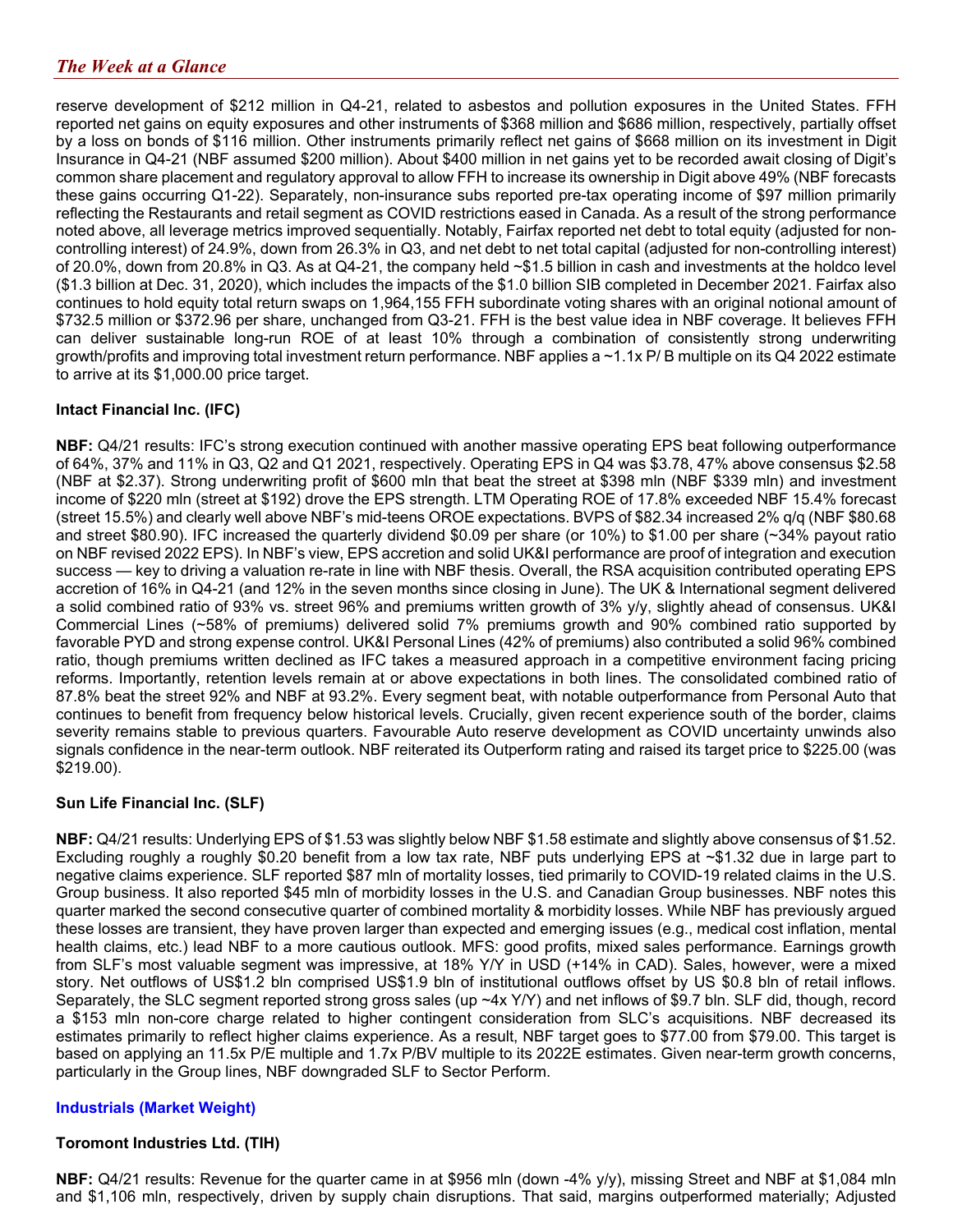EBITDA came in \$188.3 mln (19.7% margin – all-time high, compared to 17.0% same time last year), beating Street at \$180.8 mln and NBF at \$179.1mln (16.2% implied margin). Likewise, adjusted EPS came in at \$1.28 (up 19% y/y), beating Street forecast at \$1.19 (NBF was at \$1.15). Breaking down the margin performance in the quarter, cost of goods sold declined 8% y/y while SG&A increased 3% y/y; if we exclude 1) a charge related to an annuity purchase to settle defined benefit pension obligations for certain retirees, 2) CEWS benefits in Q4/20, 3) and mark-to-market expense on DSUs, SG&A would be down -2% in the quarter resulting in still stronger implied margins. Altogether, strong margins are a reflection of higher gross margin, strong rental fleet utilization, positive sales mix and cost containment measures. Equipment group revenues declined -3% y/y driven by equipment sales (New / Used equipment sales down -7% / -29%, respectively) which were impacted by a-typical buying patterns from customers over the course of the year (some bought in advance earlier in the year, while others are delaying purchases to 2022) in addition to supply chain disruptions. Partially offsetting this dynamic is strength in Rentals (+12%) from higher activity in light equipment, power systems and RPO revenues. Product Support for the segment grew +4% y/y with continued improvement throughout the year. Operating income for the quarter was up 18% y/y with a 15.6% operating margin vs. 12.8% same time last year; margins were strong across the business line, helped by mix of higher proportion of product sales and operating leverage; Booking for the segment grew 10%y/y in the quarter to \$618.9 mln, driven by construction and power systems, partially offset by lower material handling lift truck orders, mining and agricultural. Backlog at \$1.1 bln is up 203% y/y with 85% expected to be delivered in 2022. CIMCO top line declined -7% y/y driven by timing of construction projects and reduced recreational activity from lockdown restrictions. Packaged Sales / Product Support declined -11%/-1%, respectively. Operating income for the segment grew 10% y/y due to strong gross margin and project execution. Bookings for the segment came in \$55.9 mln, up \$31.4 mln due to recovering activity, especially in the recreational market. Backlog now stands at \$161.1 mln, down -13% y/y as the company executed on prior year's bookings; all the backlog is expected to be realized in 2022. Cash flow from operations (company's definition) came in at \$185 mln vs \$209 mln same time last year. In addition, TIH announced its 33rd consecutive dividend increase of 11.4% to \$0.39 / sh per quarter. Balance sheet is bulletproof with a net cash position of \$270mln. Management typically projects a cautious tone on most conference calls and this time was no exception; more importantly, the company is sitting on a large backlog and even though getting new equipment is more challenging, used / rentals are entering into the void, helping the margin in the process. This is the whole point of owning quality – one does not have to lose sleep whether the management team will be able to adjust; they are. The balance sheet is in excellent shape to invest organically and via potential M&A; NBF view cyclical exposure in investors' portfolios as critical at this point of the macro cycle and TIH is best of breed. NBF reiterated its Outperform rating and \$126.00 price target on the shares.

### **Real Estate (Underweight)**

#### **RioCan REIT (REI.un)**

**NBF:** REI reported Q4/21 FFO/u of \$0.46 (+18%, over \$0.39 last year), ahead of consensus/NBF at \$0.40/\$0.38. The biggest source of upside to NBF forecasts was around \$0.07 in condo holding gains (that were triggered on a divestiture, and not in NBF forecasts/consensus). There was also a \$0.01 debt pre-payment charge not included in NBF forecast, with most of the remaining variance coming from better than expected NOI. Excluding some of the more volatile items, NBF estimates FFO/u was up a solid +7%. Stripping out the volatility from changes in bad debt provisions, growth would have been closer to +2%. Core retail operations and commercial real estate operating performance were generally in line with expectations in Q4. REI posted SPNOI growth of +4.9% (compared to +6.6% in Q3). Excluding the impact of rent abatements and bad debt expenses, SPNOI was notably positive this quarter at +1.0% this quarter (compared to -0.8% in Q3), likely a function of higher occupancy during the quarter. Rent collections approach pre-pandemic levels at ~99% for Q4. REI's leasing performance was solid considering the current leasing environment, with new leasing spreads at +4% on 0.5 mln sf of leases. Leverage as of Q4 stood at 43.9% on a D/GBV basis and 9.6x D/LTM EBITDA (compared to 44.4% and 10.0x in Q3). REI's liquidity remains healthy, with \$1.0 bln of liquidity as of December 31. Additionally, REI has an unencumbered asset pool of \$9.4 bln, which it could use as an additional source of liquidity, if need be. REI expects \$475- 525 mln of development capex in 2022 with \$675-\$725 of completions expected. REI has improved returns to shareholders this quarter, repurchasing just under 8 mln units for \$178 mln on its NCIB. REI also announced a +6% increase in its distribution to an annualized level of \$1.02 (4.5% yield), effective with its March 7 payment. REI also put forth some longterm capital allocation and near-term growth targets (that would point to upward consensus revisions). REI is targeting 55- 65% FFO payout ratio over the longer term, which it believes is sufficiently flexible to allow REI to fund its growth, while keeping its leverage in check. Management also disclosed an FFO/u growth target +5-7% for 2022. Based on the \$1.60 achieved in 2021, this would imply expected FFO/u of roughly \$1.68 - \$1.71 versus consensus/NBF at \$1.64/\$1.59. REI units are rated Outperform with a \$25.00 target.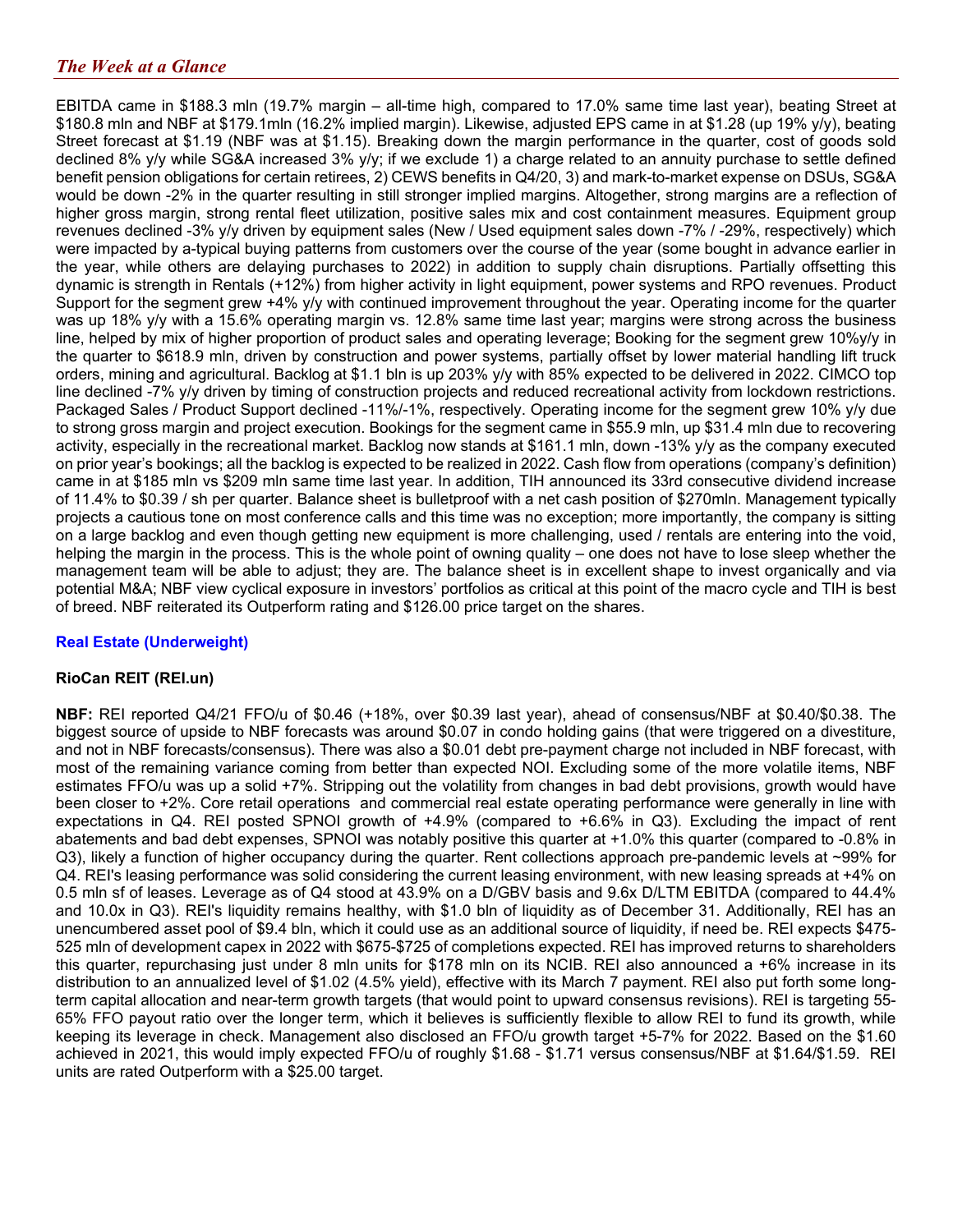## **NBF STRATEGIC LIST**

| Company                             | <b>Symbol</b>        | <b>Addition</b><br><b>Date</b> | <b>Addition</b><br>Price | <b>Last Price</b> | Yield<br>$(\%)$ | <b>Beta</b> | $\%$<br><b>SPTSX</b> | <b>NBF Sector</b><br>Weight | <b>NOTES</b> |
|-------------------------------------|----------------------|--------------------------------|--------------------------|-------------------|-----------------|-------------|----------------------|-----------------------------|--------------|
| <b>Communication Services</b>       |                      |                                |                          |                   |                 |             | 4.7                  | <b>Market Weight</b>        |              |
| Quebecor Inc.                       | QBRb.TO              | 29-Nov-18                      | \$<br>28.70              | \$<br>30.92       | 3.5             | 0.5         |                      |                             |              |
| Rogers Communications Inc.          | RCI <sub>b</sub> .TO | 13-Feb-20                      | \$<br>65.84              | \$<br>65.53       | 3.1             | 0.5         |                      |                             |              |
| <b>Consumer Discretionary</b>       |                      |                                |                          |                   |                 |             | 3.6                  | <b>Market Weight</b>        |              |
| Canadian Tire Corporation Ltd.      | CTCa.TO              | 18-Nov-21                      | \$174.10                 | \$<br>182.13      | 2.8             | 1.9         |                      |                             |              |
| Dollarama Inc.                      | DOL.TO               | 19-Mar-20                      | \$<br>38.96              | \$<br>64.60       | 0.3             | 0.6         |                      |                             |              |
| <b>Consumer Staples</b>             |                      |                                |                          |                   |                 |             | 3.6                  | <b>Market Weight</b>        |              |
| Alimentation Couche-Tard Inc.       | ATD.TO               | 26-Jan-17                      | \$<br>30.09              | \$<br>53.65       | 0.8             | 0.7         |                      |                             |              |
| Loblaw Companies Ltd.               | L.TO                 | 25-Mar-21                      | \$<br>68.50              | \$<br>101.51      | 1.5             | 0.3         |                      |                             |              |
| <b>Energy</b>                       |                      |                                |                          |                   |                 |             | 14.3                 | Overweight                  |              |
| Cenovus Energy Inc.                 | CVE.TO               | 16-Jan-20                      | \$<br>12.26              | \$<br>20.22       | 0.7             | 2.5         |                      |                             |              |
| Enbridge Inc.                       | ENB.TO               | 21-Jan-15                      | \$<br>59.87              | \$<br>55.56       | 6.3             | 0.9         |                      |                             |              |
| Tourmaline Oil Corp.                | TOU.TO               | 13-Aug-20                      | \$<br>16.68              | \$<br>46.58       | 1.6             | 1.4         |                      |                             |              |
| <b>Financials</b>                   |                      |                                |                          |                   |                 |             | 33.2                 | <b>Market Weight</b>        |              |
| <b>Bank of Montreal</b>             | BMO.TO               | 25-Mar-21                      | \$112.23                 | \$<br>150.74      | 3.5             | 1.1         |                      |                             |              |
| Element Fleet Management Corp       | EFN.TO               | 02-Apr-20                      | \$<br>8.58               | \$<br>12.80       | 2.4             | 1.2         |                      |                             |              |
| Fairfax Financial Holdings Ltd.     | FFH.TO               | 20-Dec-18                      | \$585.81                 | \$<br>659.06      | 2.0             | 0.9         |                      |                             |              |
| Intact Financial Corp.              | IFC.TO               | 11-Jun-20                      | \$130.04                 | \$<br>183.70      | 2.2             | 0.8         |                      |                             |              |
| Royal Bank of Canada                | RY.TO                | 19-Jun-13                      | \$<br>60.69              | \$<br>146.25      | 3.3             | 0.9         |                      |                             |              |
| Sun Life Financial                  | SLF.TO               | 10-Dec-20                      | \$<br>57.07              | \$<br>69.73       | 3.8             | 1.4         |                      |                             |              |
| <b>Health Care</b>                  |                      |                                |                          |                   |                 |             | 0.8                  | <b>Market Weight</b>        |              |
| <b>Industrials</b>                  |                      |                                |                          |                   |                 |             | 11.7                 | <b>Market Weight</b>        |              |
| ATS Automation Tooling Systems Inc. | ATA.TO               | 18-Nov-21                      | \$<br>48.62              | \$<br>48.91       | 0.0             | 0.7         |                      |                             |              |
| <b>Toromont Industries Ltd</b>      | TIH.TO               | 05-Dec-19                      | \$<br>67.24              | \$<br>114.42      | 1.4             | 0.8         |                      |                             |              |
| <b>Information Technology</b>       |                      |                                |                          |                   |                 |             | 9.3                  | Underweight                 |              |
| Kinaxis Inc.                        | KXS.TO               | 19-Mar-20                      | \$100.05                 | \$<br>159.51      | 0.0             | 0.7         |                      |                             |              |
| Open Text Corp.                     | OTEX.TO              | 26-Oct-16                      | \$<br>41.61              | \$<br>56.36       | 2.0             | 0.9         |                      |                             |              |
| <b>Materials</b>                    |                      |                                |                          |                   |                 |             | 11.5                 | Overweight                  |              |
| Kinross Gold Corp.                  | K.TO                 | 16-Sep-21                      | \$<br>7.06               | \$<br>7.31        | 2.2             | 0.5         |                      |                             |              |
| SSR Mining Inc.                     | SSRM.TO              | 30-Jan-20                      | \$<br>23.81              | \$<br>22.47       | 1.2             | 0.6         |                      |                             |              |
| Teck Resources Ltd.                 | <b>TECKb.TO</b>      | 01-Nov-17                      | \$<br>27.15              | \$<br>46.44       | 0.4             | 1.2         |                      |                             |              |
| <b>REITs</b>                        |                      |                                |                          |                   |                 |             | 3.0                  | <b>Underweight</b>          |              |
| Canadian Apartment Properties REIT  | CAR u.TO             | 10-Dec-20                      | \$<br>49.82              | \$<br>56.08       | 2.6             | 0.7         |                      |                             |              |
| RioCan REIT                         | REI u.TO             | 23-Aug-18                      | \$<br>19.95              | \$<br>23.69       | 4.4             | 1.2         |                      |                             |              |
| <b>Utilities</b>                    |                      |                                |                          |                   |                 |             | 4.3                  | Underweight                 |              |
| Capital Power Corp.                 | CPX.TO               | 22-Aug-19                      | \$<br>30.90              | \$<br>39.34       | 5.5             | 1.2         |                      |                             |              |
| Innergex Renewable Energy Inc.      | INE.TO               | 22-Aug-19                      | \$<br>15.00              | \$<br>17.42       | 4.1             | 0.8         |                      |                             | *R           |

*Source: Refinitiv (Priced February 11, 2022 after market close)*

\* R = Restricted Stocks - Stocks placed under restriction while on The NBF Strategic List will remain on the list, but noted as Restricted in accordance with compliance requirements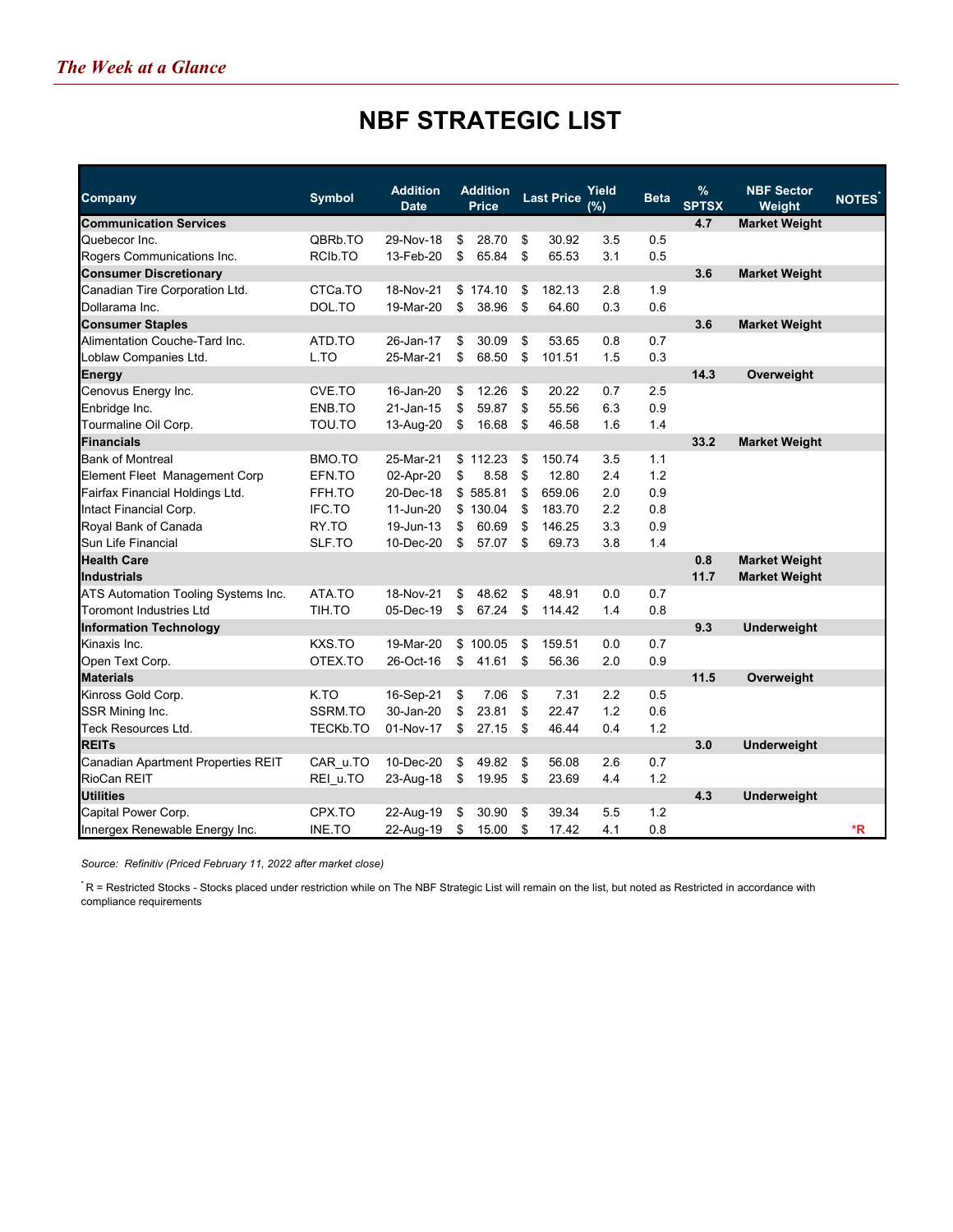# *Week Ahead* **THE ECONOMIC CALENDAR**

## **(February 14th – February 18th)**

## **U.S. Indicators**

| Date   |       | <b>Time Release</b>              | Period      | <b>Previous</b> | <b>Consensus</b> | Unit       |
|--------|-------|----------------------------------|-------------|-----------------|------------------|------------|
| 15-Feb | 08:30 | NY Fed Manufacturing             | Feb         | $-0.70$         | 12.00            | Index      |
| 15-Feb | 08:30 | PPI Final Demand YY              | Jan         | 9.7%            | 9.1%             | Percent    |
| 15-Feb | 08:30 | <b>PPI Final Demand MM</b>       | Jan         | 0.2%            | 0.5%             | Percent    |
| 15-Feb | 08:30 | PPI exFood/Energy YY             | Jan         | 8.3%            | 7.9%             | Percent    |
| 15-Feb |       | 08:30 PPI exFood/Energy MM       | Jan         | 0.5%            | 0.5%             | Percent    |
| 16-Feb | 07:00 | <b>MBA Mortgage Applications</b> | 7 Feb, w/e  | $-8.1%$         |                  | Percent    |
| 16-Feb | 08:30 | Import Prices MM                 | Jan         | $-0.2%$         | 1.3%             | Percent    |
| 16-Feb | 08:30 | <b>Export Prices MM</b>          | Jan         | $-1.8%$         | 1.4%             | Percent    |
| 16-Feb | 08:30 | Import Prices YY                 | Jan         | 10.4%           |                  | Percent    |
| 16-Feb | 08:30 | <b>Retail Sales MM</b>           | Jan         | $-1.9%$         | 1.8%             | Percent    |
| 16-Feb | 08:30 | Retail Sales Ex-Autos MM         | Jan         | $-2.3%$         | 0.8%             | Percent    |
| 16-Feb | 08:30 | <b>Retail Control</b>            | Jan         | $-3.1%$         | 1.0%             | Percent    |
| 16-Feb | 08:30 | <b>Retail Sales YoY</b>          | Jan         | 16.95%          |                  | Percent    |
| 16-Feb | 09:15 | <b>Industrial Production MM</b>  | Jan         | $-0.1%$         | 0.4%             | Percent    |
| 16-Feb | 09:15 | Capacity Utilization SA          | Jan         | 76.5%           | 76.7%            | Percent    |
| 16-Feb | 09:15 | Industrial Production YoY        | Jan         | 3.67%           |                  | Percent    |
| 16-Feb | 10:00 | <b>Business Inventories MM</b>   | Dec         | 1.3%            | 2.1%             | Percent    |
| 16-Feb | 10:00 | Retail Inventories Ex-Auto Rev   | Dec         | 3.6%            |                  | Percent    |
| 16-Feb | 10:00 | <b>NAHB Housing Market Indx</b>  | Feb         | 83              | 82               | Index      |
| 16-Feb |       | 10:30 EIA Wkly Crude Stk         | 7 Feb, w/e  | $-4.756M$       |                  | Barrel     |
| 17-Feb | 08:30 | <b>Building Permits: Number</b>  | Jan         | 1.885M          | 1.750M           | Number of  |
| 17-Feb | 08:30 | Build Permits: Change MM         | Jan         | 9.8%            |                  | Percent    |
| 17-Feb | 08:30 | <b>Housing Starts Number</b>     | Jan         | 1.702M          | 1.700M           | Number of  |
| 17-Feb | 08:30 | House Starts MM: Change          | Jan         | 1.4%            |                  | Percent    |
| 17-Feb | 08:30 | <b>Initial Jobless Clm</b>       | 7 Feb, w/e  | 223k            | 220k             | Person     |
| 17-Feb | 08:30 | Jobless Clm 4Wk Avg              | 7 Feb, w/e  | 253.25k         |                  | Person     |
| 17-Feb | 08:30 | Cont Jobless Clm                 | 31 Jan, w/e | 1.621M          |                  | Person     |
| 17-Feb | 08:30 | Philly Fed Business Indx         | Feb         | 23.2            | 20.0             | Index      |
| 17-Feb |       | 10:30 EIA-Nat Gas Chg Bcf        | 7 Feb, w/e  | $-222B$         |                  | Cubic foot |
| 18-Feb |       | 10:00 Existing Home Sales        | Jan         | 6.18M           | 6.12M            | Number of  |
| 18-Feb | 10:00 | Exist. Home Sales % Chg          | Jan         | $-4.6%$         | $-1.0%$          | Percent    |
| 18-Feb |       | 10:00 Leading Index Chg MM       | Jan         | 0.8%            | 0.2%             | Percent    |

## **Canadian Indicators**

 $\epsilon$ 

| Date   |                    | Time Release                         | Period     | <b>Previous</b> | Consensus | Unit      |
|--------|--------------------|--------------------------------------|------------|-----------------|-----------|-----------|
| 15-Feb |                    | 08:15 House Starts, Annualized       | Jan        | 236.1k          | 250.0k    | Number of |
| 16-Feb |                    | 08:30 CPI Inflation MM               | Jan        | $-0.1%$         | 0.6%      | Percent   |
| 16-Feb | 08:30              | <b>CPI Inflation YY</b>              | Jan        | 4.8%            | 4.8%      | Percent   |
| 16-Feb | 08:30              | CPI BoC Core YY                      | Jan        | 4.0%            |           | Percent   |
| 16-Feb | 08:30              | CPI BoC Core MM                      | Jan        | 0.0%            |           | Percent   |
| 16-Feb | 08:30              | CPI Median                           | Jan        | 3.0%            |           | Percent   |
| 16-Feb | 08:30              | CPI Trim                             | Jan        | 3.7%            |           | Percent   |
| 16-Feb | 08:30              | CPI Common                           | Jan        | 2.1%            | 2.2%      | Percent   |
| 16-Feb | 08:30              | <b>Manufacturing Sales MM</b>        | Dec        | 2.6%            | 0.6%      | Percent   |
| 16-Feb | 08:30              | Wholesale Trade MM                   | Dec        | 3.5%            | 0.0%      | Percent   |
| 17-Feb |                    | 08:30 Securities Cdns C\$            | <b>Dec</b> | 17.52B          |           | CAD       |
| 17-Feb |                    | 08:30 Securities Foreign C\$         | Dec        | 30.15B          |           | CAD       |
| 18-Feb |                    | 08:30 New Housing Price Index        | Jan        | 0.2%            |           | Percent   |
| 18-Feb | 08:30              | <b>Retail Sales MM</b>               | Dec        | 0.7%            | $-2.1%$   | Percent   |
| 18-Feb | 08:30              | Retail Sales Ex-Autos MM             | Dec        | 1.1%            | $-2.3%$   | Percent   |
| 18-Feb |                    | 10:30 BoC Senior Loan Officer Survey | Q4         | $-14.02%$       |           | Percent   |
|        | Source : Refinitiv |                                      |            |                 |           |           |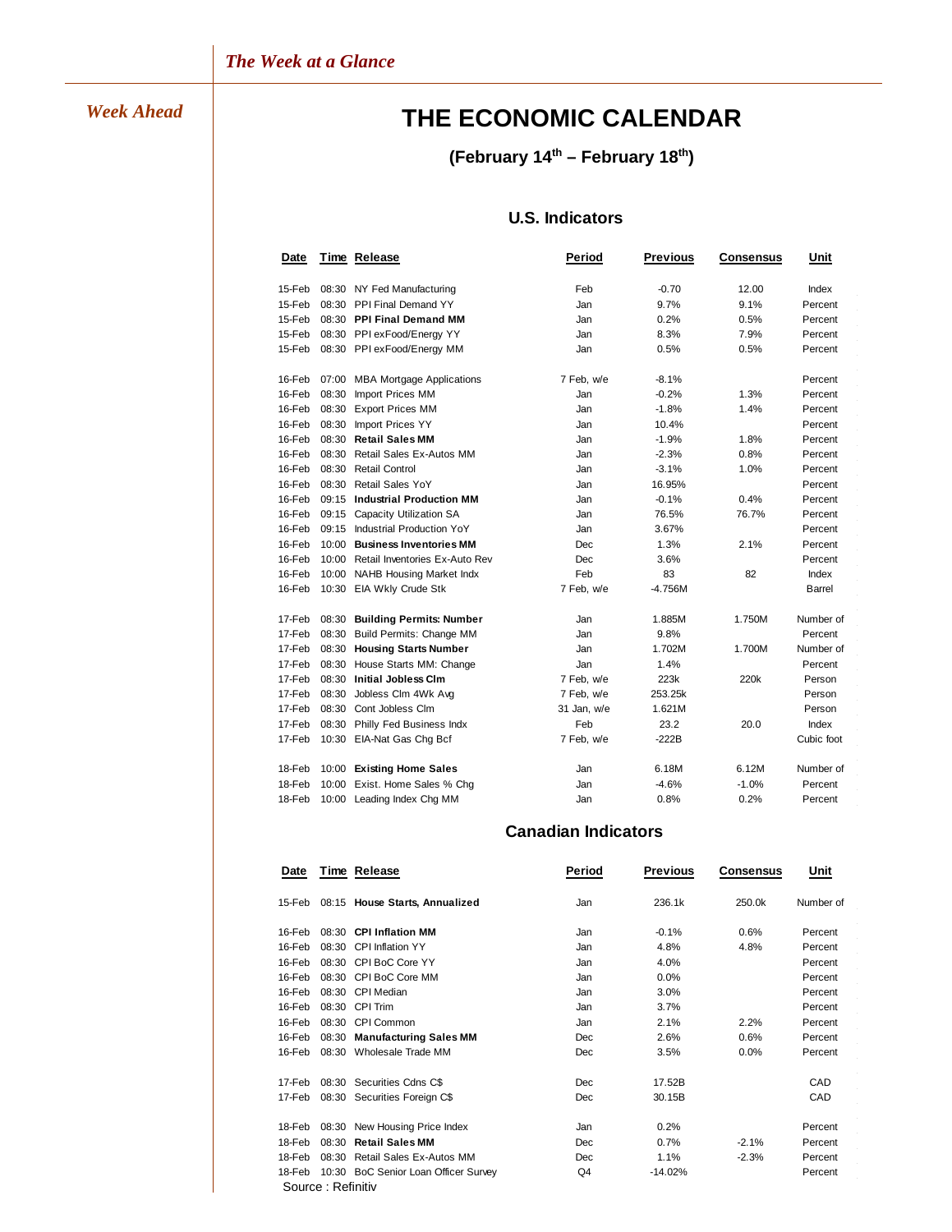# **S&P/TSX QUARTERLY EARNINGS CALENDAR**

## **Monday February 14th, 2022**

| <b>COMPANY*</b>                             | <b>SYMBOL</b> | TIME       | <b>EPS ESTIMATE</b> |
|---------------------------------------------|---------------|------------|---------------------|
| Emera Inc                                   | EMA           | <b>BMO</b> | 0.65369             |
| <b>H&amp;R Real Estate Investment Trust</b> | HR u          | AMC        | 0.375               |

### **Tuesday February 15th, 2022**

| <b>COMPANY*</b>                         | <b>SYMBOL</b> | <b>TIME</b> | <b>EPS ESTIMATE</b> |
|-----------------------------------------|---------------|-------------|---------------------|
| <b>Capstone Mining Corp</b>             | СS            | <b>AMC</b>  | 0.18714             |
| <b>CT Real Estate Investment Trust</b>  | $CRT_u$       | <b>AMC</b>  | 0.31                |
| Dream Industrial Real Estate Investment |               |             |                     |
| Trust                                   | DIR u         | AMC         | 0.202               |
| <b>First Quantum Minerals Ltd</b>       | FM            | <b>AMC</b>  | 0.50047             |
| <b>FirstService Corp</b>                | <b>FSV</b>    | <b>BMO</b>  | 1.03                |
| Restaurant Brands International Inc     | QSR           | <b>BMO</b>  | 0.69643             |
| <b>TC Energy Corp</b>                   | TRP           | <b>BMO</b>  | 1.05639             |
| West Fraser Timber Co Ltd               | <b>WFG</b>    | <b>AMC</b>  | 3.36667             |

#### **Wednesday February 16th, 2022**

| <b>COMPANY*</b>                                 | <b>SYMBOL</b> | <b>TIME</b> | <b>EPS ESTIMATE</b> |
|-------------------------------------------------|---------------|-------------|---------------------|
| <b>Barrick Gold Corp</b>                        | <b>ABX</b>    | 06:00       | 0.30025             |
| <b>Choice Properties Real Estate Investment</b> |               |             |                     |
| Trust                                           | CHP u         | <b>AMC</b>  | 0.24                |
| goeasy Ltd                                      | <b>GSY</b>    | <b>AMC</b>  | 2.62143             |
| iA Financial Corporation Inc                    | IAG           | <b>AMC</b>  | 2.12556             |
| Keyera Corp                                     | <b>KEY</b>    | <b>BMO</b>  | 1.04163             |
| Killam Apartment REIT                           | KMP u         | <b>AMC</b>  | 0.27455             |
| Kinross Gold Corp                               | Κ             | <b>AMC</b>  | 0.21188             |
| <b>Nutrien Ltd</b>                              | <b>NTR</b>    | <b>AMC</b>  | 2.31667             |
| Shopify Inc                                     | <b>SHOP</b>   | <b>BMO</b>  | 1.26893             |
| Summit Industrial Income REIT                   | SMU u         | <b>AMC</b>  | 0.17927             |
| Waste Connections Inc.                          | <b>WCN</b>    | <b>AMC</b>  | 0.82143             |

## **Thursday February 17th, 2022**

| <b>COMPANY*</b>                           | <b>SYMBOL</b> | <b>TIME</b> | <b>EPS ESTIMATE</b> |
|-------------------------------------------|---------------|-------------|---------------------|
| <b>Canadian Tire Corporation Ltd</b>      | <b>CTCa</b>   | 06:00       | 6.57429             |
| Dream Office Real Estate Investment Trust | D u           | <b>AMC</b>  | 0.39444             |
| Dundee Precious Metals Inc.               | DPM           | <b>AMC</b>  | 0.42714             |
| Home Capital Group Inc                    | <b>HCG</b>    | <b>BMO</b>  | 1.09286             |
| <b>Lundin Mining Corp</b>                 | <b>LUN</b>    | <b>AMC</b>  | 0.569               |
| Ritchie Bros Auctioneers Inc              | <b>RBA</b>    | <b>AMC</b>  | 0.55833             |
| <b>Superior Plus Corp</b>                 | <b>SPB</b>    | <b>AMC</b>  | 0.63125             |
| Yamana Gold Inc                           | YRI           | <b>AMC</b>  | 0.23671             |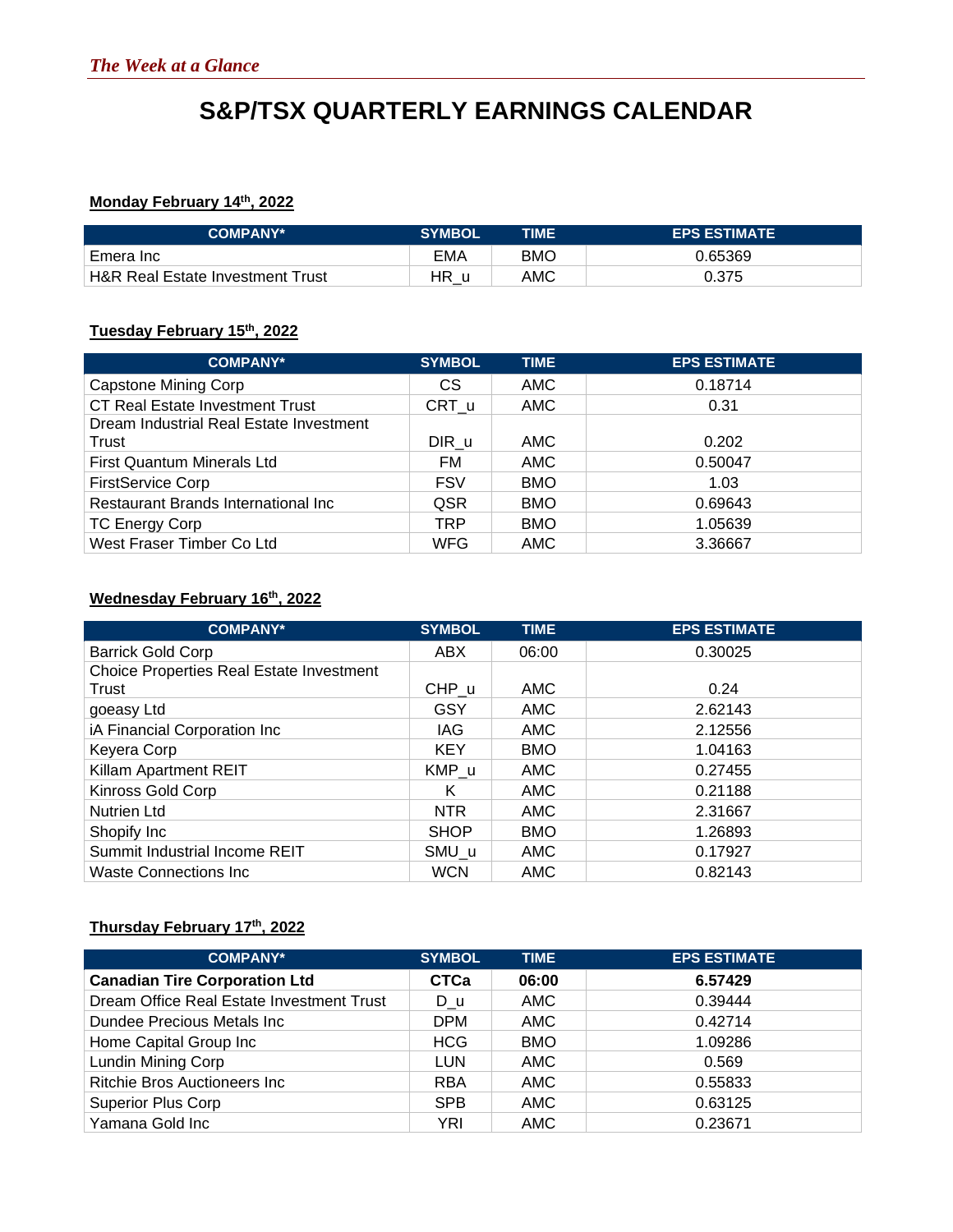## **Friday February 18th, 2022**

| <b>COMPANY*</b> | <b>SYMBOL</b> | TIME | <b>EPS ESTIMATE</b> |
|-----------------|---------------|------|---------------------|
| Air Canada      | ⊓∪            | вмс  | .56578              |

Source: Refinitiv, NBF Research

\*Companies of the S&P/TSX index expected to report. Stocks from the Strategic List are in Bold.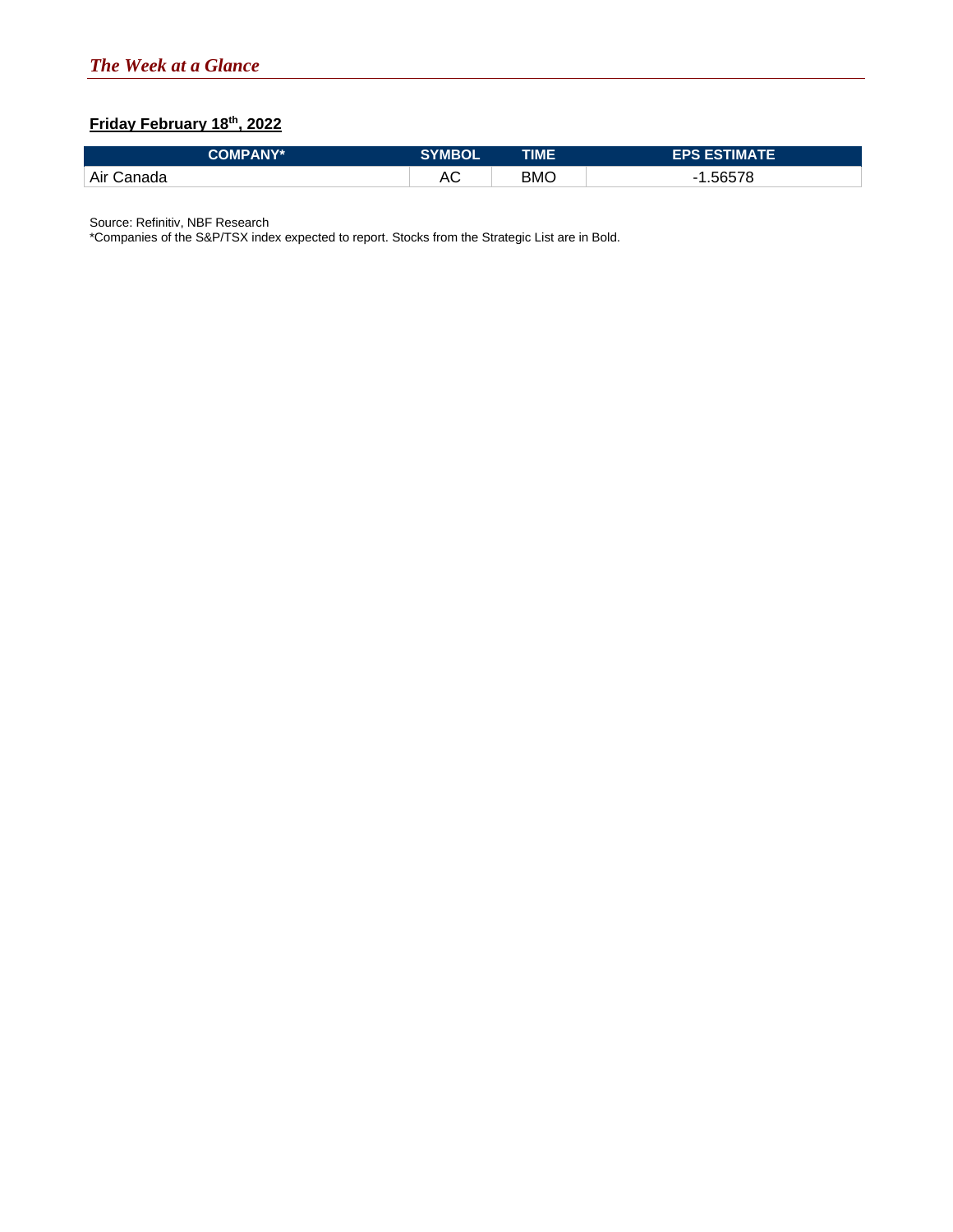# **S&P500 INDEX QUARTERLY EARNINGS CALENDAR**

## **Monday February 14th, 2022**

| <b>COMPANY*</b>        | <b>SYMBOL</b> | TIME | <b>EPS ESTIMATE</b> |
|------------------------|---------------|------|---------------------|
| Advance Auto Parts Inc | AAP           | AMC  | 1.95785             |
| Arista Networks Inc    | ANET          | AMC  | 0.73235             |
| Vornado Realty Trust   | VNO           | AMC  | 0.7395              |

## **Tuesday February 15th, 2022**

| <b>COMPANY*</b>                            | <b>SYMBOL</b> | <b>TIME</b> | <b>EPS ESTIMATE</b> |
|--------------------------------------------|---------------|-------------|---------------------|
| Akamai Technologies Inc                    | <b>AKAM</b>   | <b>AMC</b>  | 1.41871             |
| <b>Allegion PLC</b>                        | <b>ALLE</b>   | <b>BMO</b>  | 1.01557             |
| Borgwarner Inc                             | <b>BWA</b>    | <b>BMO</b>  | 0.74667             |
| CF Industries Holdings Inc                 | CF.           | <b>AMC</b>  | 3.50708             |
| Cincinnati Financial Corp                  | <b>CINF</b>   | <b>AMC</b>  | 1.34833             |
| Devon Energy Corp                          | <b>DVN</b>    | <b>AMC</b>  | 1.24008             |
| Ecolab Inc                                 | ECL           | <b>BMO</b>  | 1.30995             |
| Fidelity National Information Services Inc | <b>FIS</b>    | <b>BMO</b>  | 1.89644             |
| Henry Schein Inc                           | <b>HSIC</b>   | <b>BMO</b>  | 0.90692             |
| <b>IPG Photonics Corp</b>                  | <b>IPGP</b>   | <b>BMO</b>  | 1.191               |
| IQVIA Holdings Inc                         | <b>IQV</b>    | <b>BMO</b>  | 2.434               |
| Leidos Holdings Inc                        | <b>LDOS</b>   | <b>BMO</b>  | 1.59727             |
| Marriott International Inc                 | <b>MAR</b>    | <b>BMO</b>  | 0.995               |
| Solaredge Technologies Inc                 | <b>SEDG</b>   | <b>AMC</b>  | 1.31472             |
| ViacomCBS Inc                              | <b>VIAC</b>   | AMC         | 0.42442             |
| Welltower Inc                              | <b>WELL</b>   | <b>AMC</b>  | 0.80912             |
| Wynn Resorts Ltd                           | <b>WYNN</b>   | <b>AMC</b>  | $-1.24592$          |
| Zoetis Inc                                 | <b>ZTS</b>    | <b>BMO</b>  | 0.96015             |

## **Wednesday February 16th, 2022**

| <b>COMPANY*</b>                                     | <b>SYMBOL</b> | <b>TIME</b> | <b>EPS ESTIMATE</b> |
|-----------------------------------------------------|---------------|-------------|---------------------|
| Analog Devices Inc                                  | <b>ADI</b>    | 07:00       | 1.77382             |
| Albemarle Corp                                      | <b>ALB</b>    | <b>AMC</b>  | 0.99212             |
| American International Group Inc                    | <b>AIG</b>    | <b>AMC</b>  | 1.1892              |
| American Water Works Company Inc                    | <b>AWK</b>    | <b>AMC</b>  | 0.85333             |
| <b>Applied Materials Inc</b>                        | AMAT          | <b>AMC</b>  | 1.85728             |
| <b>Charles River Laboratories International Inc</b> | <b>CRL</b>    | <b>BMO</b>  | 2.43242             |
| Equinix Inc                                         | <b>EQIX</b>   | <b>AMC</b>  | 1.40611             |
| <b>Eversource Energy</b>                            | ES.           | <b>AMC</b>  | 0.92887             |
| <b>Garmin Ltd</b>                                   | <b>GRMN</b>   | <b>BMO</b>  | 1.42571             |
| Generac Holdings Inc                                | <b>GNRC</b>   | <b>BMO</b>  | 2.39617             |
| Hilton Worldwide Holdings Inc                       | <b>HLT</b>    | <b>BMO</b>  | 0.75261             |
| Host Hotels & Resorts Inc                           | <b>HST</b>    | <b>AMC</b>  | 0.17028             |
| Kraft Heinz Co                                      | <b>KHC</b>    | <b>BMO</b>  | 0.62894             |
| Marathon Oil Corp                                   | <b>MRO</b>    | <b>AMC</b>  | 0.55013             |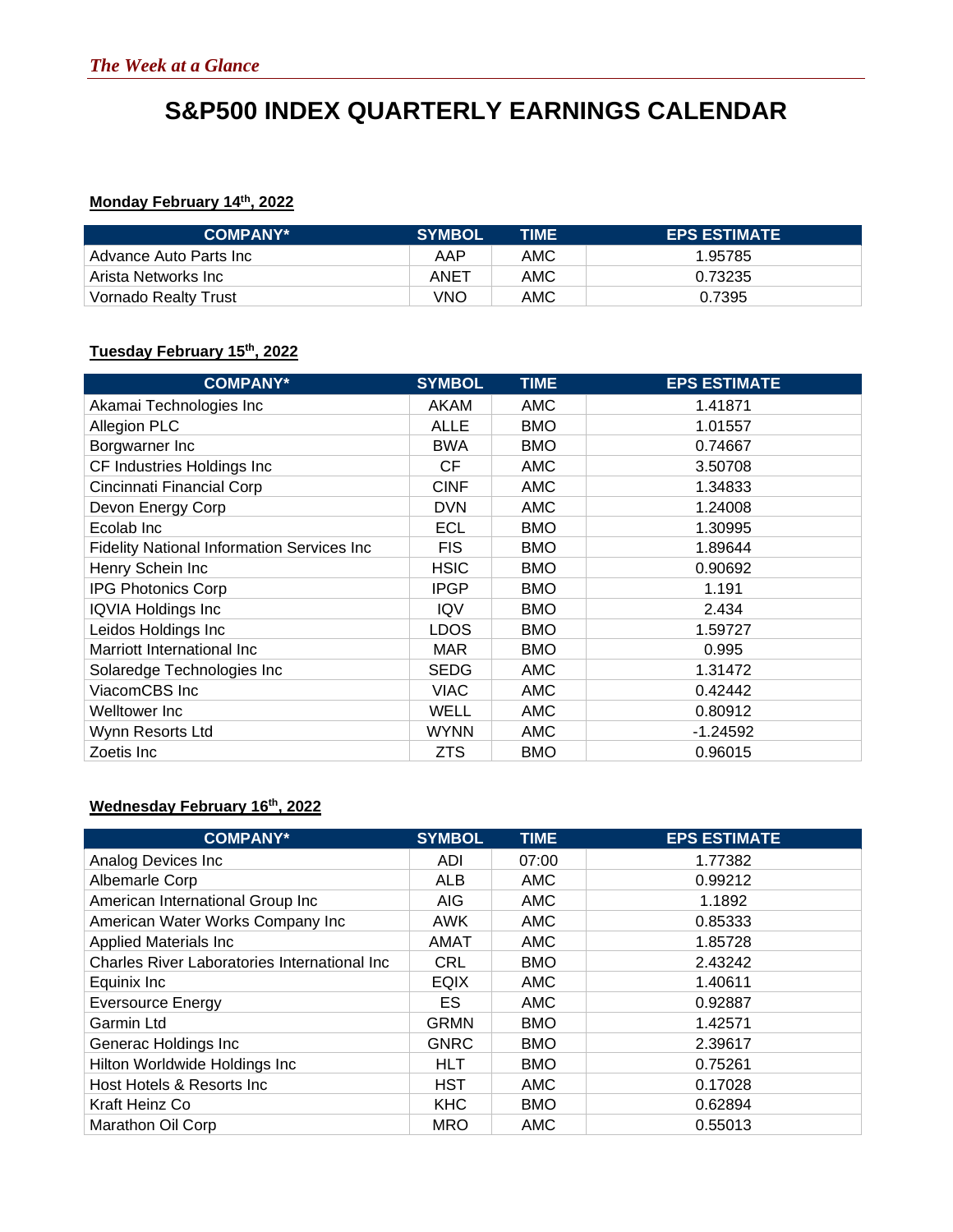| NVIDIA Corp                              | <b>NVDA</b> | AMC.       | 1.22403 |
|------------------------------------------|-------------|------------|---------|
| Pioneer Natural Resources Co             | <b>PXD</b>  | AMC.       | 4.1206  |
| Progressive Corp                         | <b>PGR</b>  | <b>BMO</b> |         |
| Synopsys Inc                             | <b>SNPS</b> | AMC        | 2.37407 |
| <b>Tyler Technologies Inc</b>            | <b>TYL</b>  | AMC        | 1.74192 |
| <b>Vulcan Materials Co</b>               | <b>VMC</b>  | <b>BMO</b> | 1.16053 |
| Westinghouse Air Brake Technologies Corp | <b>WAB</b>  | <b>BMO</b> | 1.16809 |

## **Thursday February 17th, 2022**

| <b>COMPANY*</b>                  | <b>SYMBOL</b> | <b>TIME</b> | <b>EPS ESTIMATE</b> |
|----------------------------------|---------------|-------------|---------------------|
| <b>Alliant Energy Corp</b>       | LNT           | <b>AMC</b>  | 0.35625             |
| Ameren Corp                      | <b>AEE</b>    | AMC         | 0.4905              |
| Baxter International Inc         | <b>BAX</b>    | <b>BMO</b>  | 1.03307             |
| Consolidated Edison Inc          | ED            | <b>AMC</b>  | 0.85192             |
| Digital Realty Trust Inc         | <b>DLR</b>    | AMC         | 1.66365             |
| Epam Systems Inc                 | <b>EPAM</b>   | <b>BMO</b>  | 2.50569             |
| Genuine Parts Co                 | <b>GPC</b>    | <b>BMO</b>  | 1.59364             |
| Keysight Technologies Inc        | <b>KEYS</b>   | <b>AMC</b>  | 1.55115             |
| LKQ Corp                         | <b>LKQ</b>    | <b>BMO</b>  | 0.77364             |
| Pool Corp                        | <b>POOL</b>   | <b>BMO</b>  | 1.875               |
| Sealed Air Corp                  | <b>SEE</b>    | <b>BMO</b>  | 1.12929             |
| Southern Co                      | SO.           | <b>BMO</b>  | 0.35187             |
| Ventas Inc                       | VTR           | <b>AMC</b>  | 0.70581             |
| Walmart Inc                      | <b>WMT</b>    | 07:00       | 1.49493             |
| West Pharmaceutical Services Inc | WST           | BMO         | 1.915               |

## **Friday February 18th, 2022**

| <b>COMPANY*</b> | <b>SYMBOL</b> | TIME       | <b>EPS ESTIMATE</b> |
|-----------------|---------------|------------|---------------------|
| Deere & Co      | DE            | <b>BMC</b> | 2.23028             |
| <b>PPL Corp</b> | וסם           | <b>BMC</b> | 0.32233             |

Source: Refinitiv, NBF Research

\* Companies of the S&P500 index expected to report.